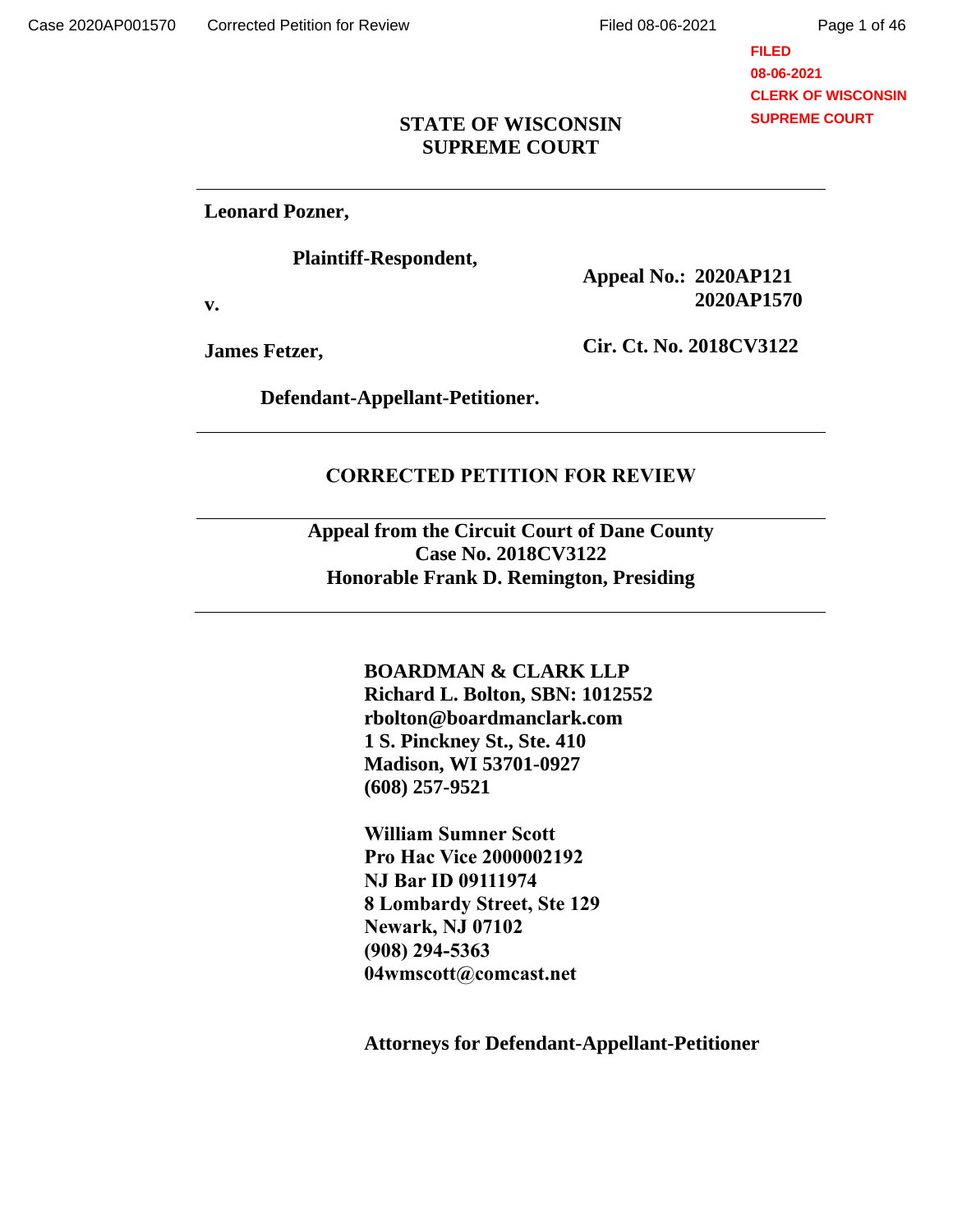# **TABLE OF CONTENTS**

| A. FORECLOSING A RELEVANT DEFENSE, AND AN<br>ENTIRE THEORY OF THE CASE, VIOLATES DUE                                                                                                                           |
|----------------------------------------------------------------------------------------------------------------------------------------------------------------------------------------------------------------|
| 1. THE CIRCUIT COURT FORECLOSED FETZER'S<br>2. THERE HAS BEEN NO ADJUDICATION OF THE<br>CHALLENGE TO THE SANDY HOOK NARRATIVE20                                                                                |
| B. COMPLAINTS THAT IMPLICATE SPEECH SHOULD<br>BE LIBERALLY CONSTRUED TO REQUIRE<br>CONSTITUTIONALLY MANDATED PROOF OF<br>22                                                                                    |
| 1. FIRST AMENDMENT PRECLUDES LIABILITY<br>2. NEGLIGENCE IS AN ESSENTIAL ELEMENT OF A<br>SPEECH CASE INVOLVING A MEDIA DEFENDANT,<br>PROOF OF WHICH CIRCUIT COURTS SHOULD<br>LIBERALLY REQUIRE WHEN CONSIDERING |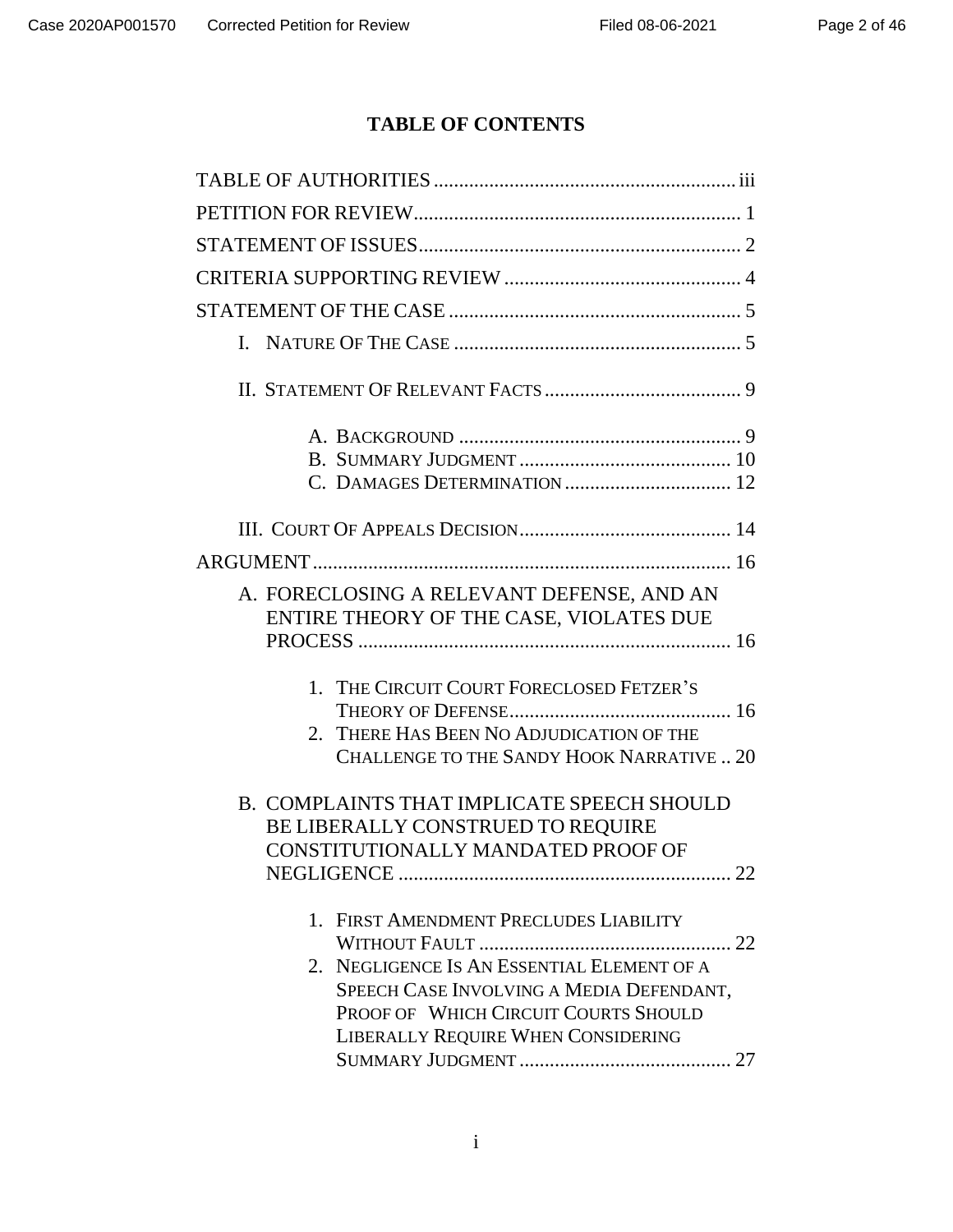| C. THE SUPREME COURT SHOULD RECOGNIZE A      |    |
|----------------------------------------------|----|
| HEIGHTENED STANDARD FOR SPEAKER              |    |
| LIABILITY FOR THREATS AND HARASSMENT         |    |
|                                              |    |
|                                              |    |
| 1. THE FIRST AMENDMENT REQUIRES PROOF OF     |    |
|                                              |    |
| 2. PUBLIC POLICY COMPELS A HEIGHTENED        |    |
| <b>STANDARD OF LIABILITY FOR SPEECH THAT</b> |    |
| <b>ALLEGEDLY CAUSES THIRD PARTY</b>          |    |
|                                              |    |
|                                              |    |
| D. THE SUPREME COURT SHOULD CLARIFY THAT     |    |
| THE FEASIBILITY OF AN ALTERNATIVE PURGE      |    |
| <b>CONDITION FOR CONTEMPT SHOULD BE</b>      |    |
|                                              |    |
|                                              | 37 |
|                                              |    |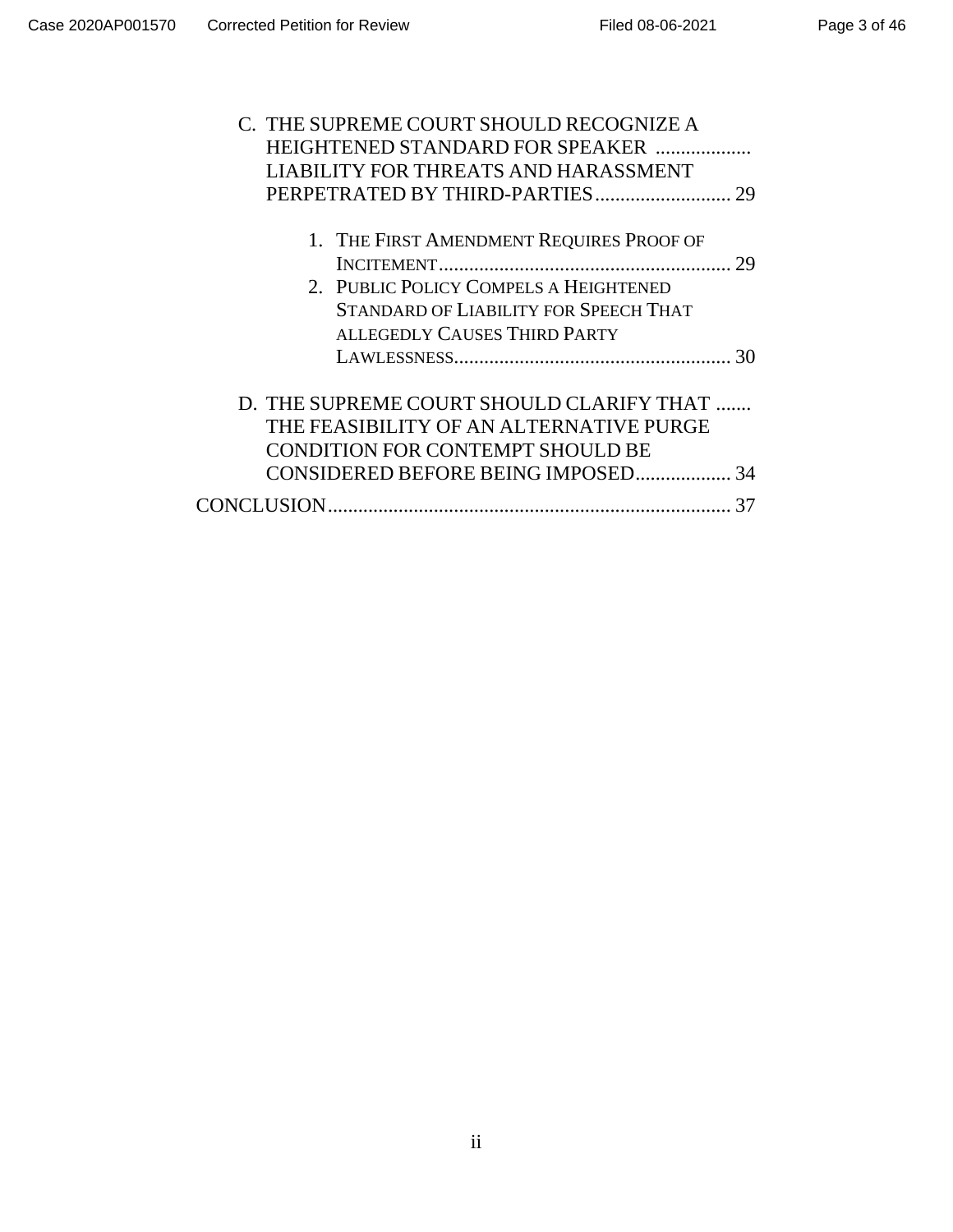# <span id="page-3-0"></span>**TABLE OF AUTHORITIES**

| Cases                                                                     | Page(s) |
|---------------------------------------------------------------------------|---------|
| Alvarado v. Sersh,                                                        |         |
| American Booksellers Ass'n, Inc. v. Hudnut,                               |         |
| Benn v. Benn,                                                             |         |
| Brandenburg v. Ohio,                                                      |         |
| Capt. Soma Boat Line, Inc. v. City of Wisconsin Dells,                    |         |
| Denny v. Mertz,<br>106 Wis. 2d 636, 318 N.W. 2d 141 (1982) 23, 25, 27, 28 |         |
| Fandrey ex rel v. American Family Mut. Ins. Co.,                          |         |
| <i>Frisch v. Henrichs,</i>                                                |         |
| Gertz v. Robert Welch, Inc.,                                              |         |
| Grams v. Boss,<br>97 Wis. 2d 332, 294 N.W. 2d 473 (1980) 24, 26, 28       |         |
| Hornbeck v. Archdiocese of Milwaukee,                                     |         |
| Hurley v. Irish-American Gay, Lesbian and Bi-Sexual Group of<br>Boston,   |         |
|                                                                           |         |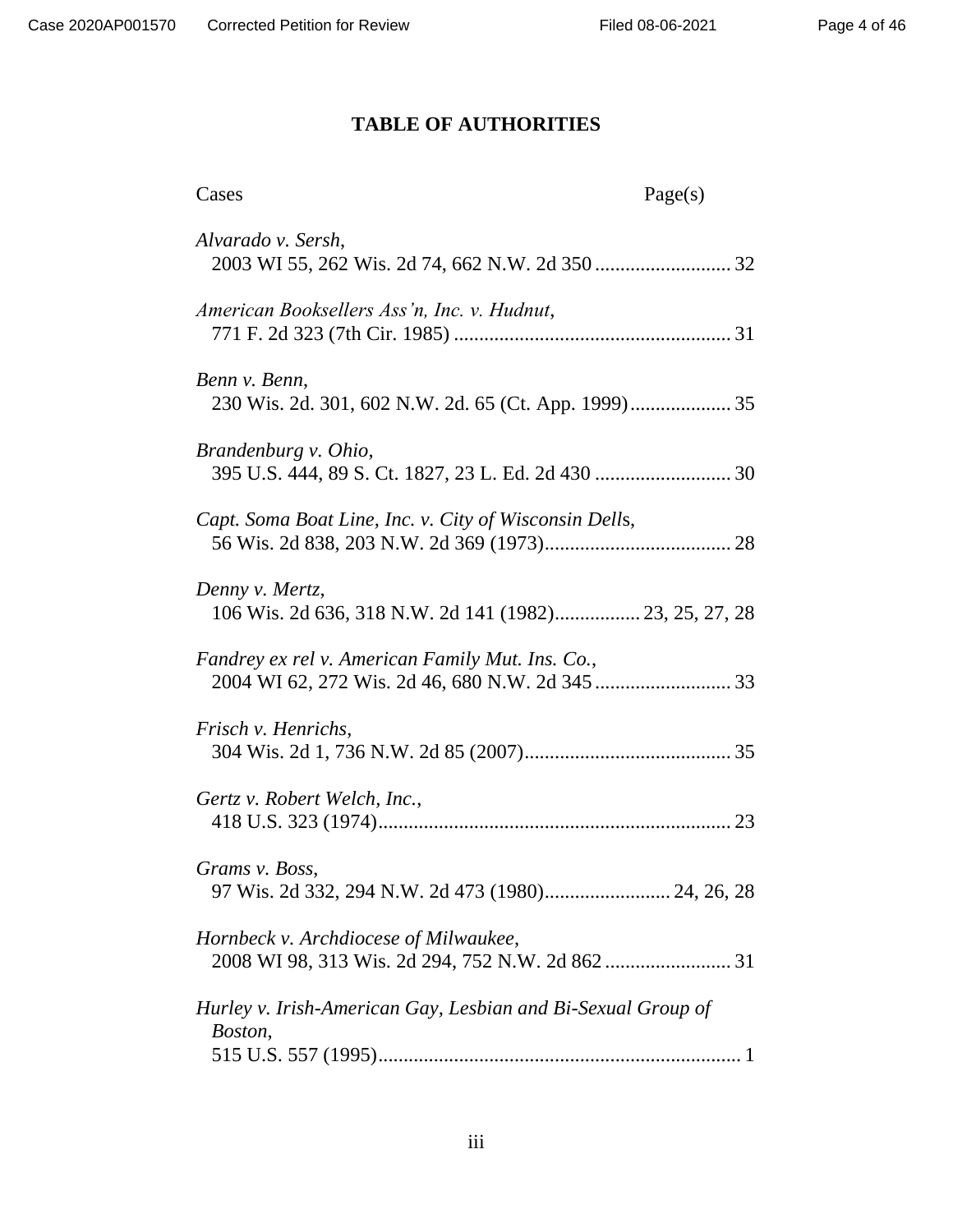| Jones v. Helsin,<br>No. 03-19-00811-CV-2020 WL 1452025 (Tex. App. 2020) 21 |
|----------------------------------------------------------------------------|
| Ladewig ex rel. Grischke v. Tremmel,                                       |
| Larson v. Larson,                                                          |
| Matal v. Tam,                                                              |
| NAACP v. Button,                                                           |
| Neylan v. Vorwald,                                                         |
| Nichols v. Progressive Northern Insurance Company,                         |
| Roth v. United States,                                                     |
| Snead v. Redland Aggregates, Ltd.,                                         |
| Soto v. Bushmaster,                                                        |
| State v. $C.L.K.,$                                                         |
| State v. King,                                                             |
| State ex rel. Harris v. Smith,                                             |
| State ex rel. Schatz v. McCaughtry,                                        |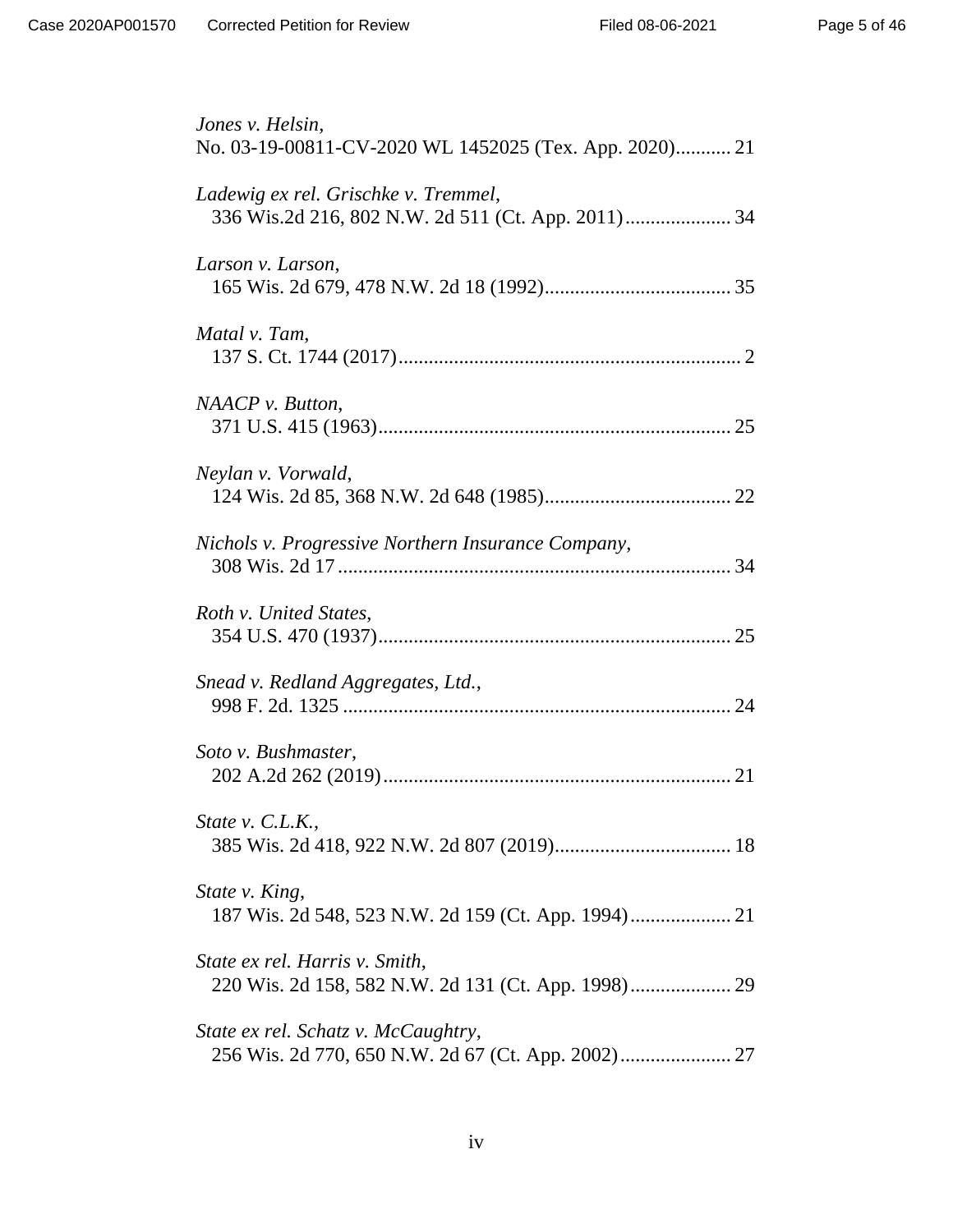| State ex rel V.G.H. v. C.A.B.,<br>163 Wis. 2d. 833, 472 N.W. 2d. 839 (Ct. App. 1991) 35    |
|--------------------------------------------------------------------------------------------|
| Strasser v. Transtech Mobile Fleet Serv., Inc.,                                            |
| Tobias v. County of Racine,<br>179 Wis. 2d 155, 507 N.W. 2d 340 (Ct. App. 1993) 33         |
| Torgerson v. Journal/Sentinel, Inc.,                                                       |
| <b>Statutes</b>                                                                            |
|                                                                                            |
|                                                                                            |
|                                                                                            |
|                                                                                            |
|                                                                                            |
|                                                                                            |
|                                                                                            |
| <b>Other Authorities</b>                                                                   |
| Brandenburg v. State of Ohio: An 'Accidental' Too Easy") and<br>"Incomplete Landmark Case, |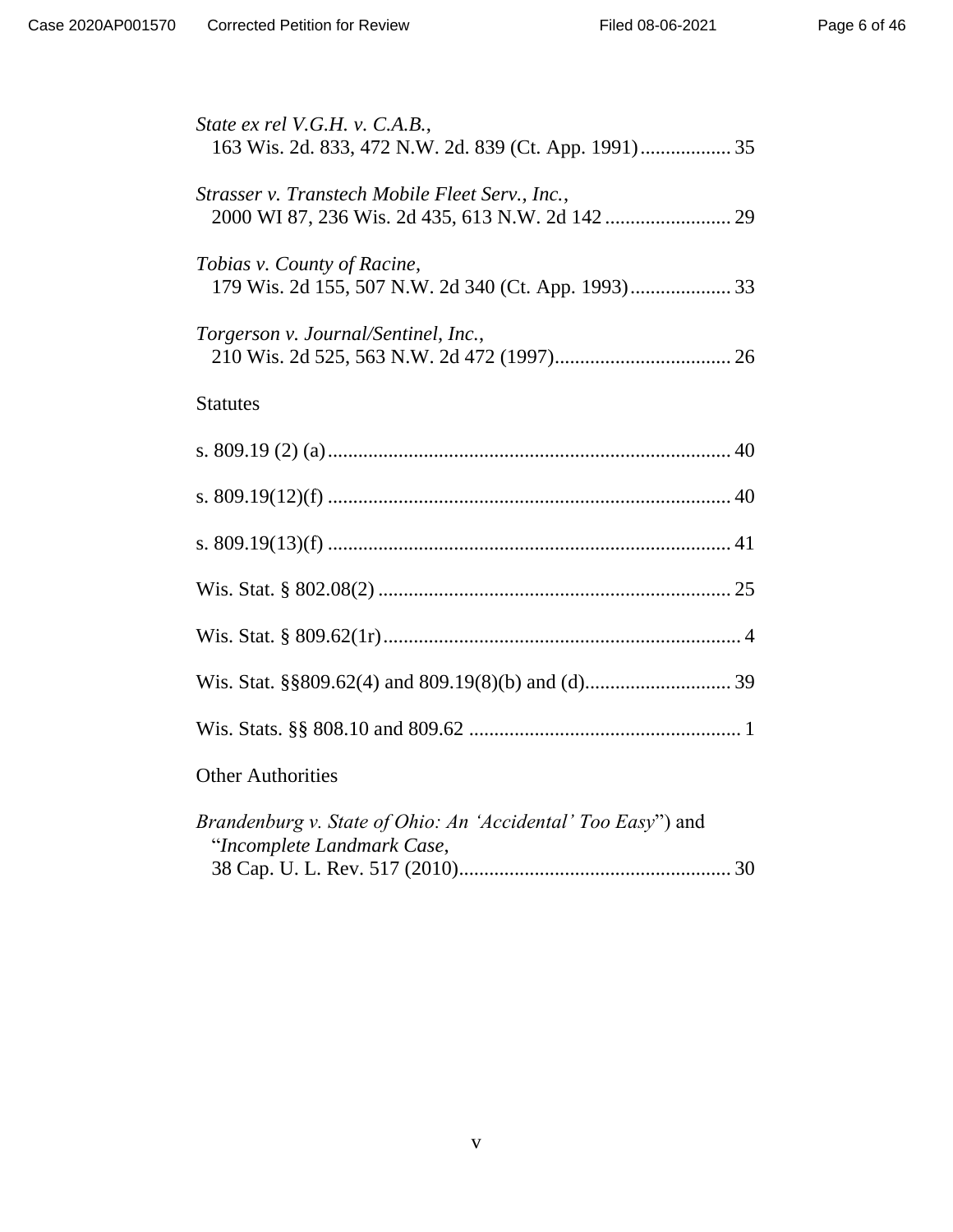#### <span id="page-6-0"></span>**PETITION FOR REVIEW**

Defendant-Appellant-Petitioner, Professor James Fetzer ("Fetzer"), petitions the Supreme Court pursuant to Wis. Stats.  $\S$ § 808.10 and 809.62 to review the decision of the Court of Appeals District IV in *Pozner v. Fetzer*, 2020AP121 and 2020AP1570, filed on March 18, 2021.

This Petition raises important First Amendment speech issues having broad significance. The case involves research concluding that the reported Sandy Hook shootings did not occur and that the event was staged by FEMA for the purpose of promoting gun control. Fetzer's Petition is limited to issues of broad applicability, although he disagrees with the outcome on other issues not included herein. This Petition should not be construed as agreement with issues not included for Supreme Court review.

Issues related to speech often involve controversial and emotional matters. "Happy speech" is not likely to be a subject of litigation. The rules of the courthouse, nonetheless, are designed to assure fair and even-handed treatment for all. "The point of all speech protection. . . is to shield just those choices of content that in someone's eyes are misguided or even hurtful." *Hurley v. Irish-American Gay, Lesbian and Bi-Sexual Group of Boston, Inc*., 515 U.S. 557, 574 (1995). "The proudest boast of our free speech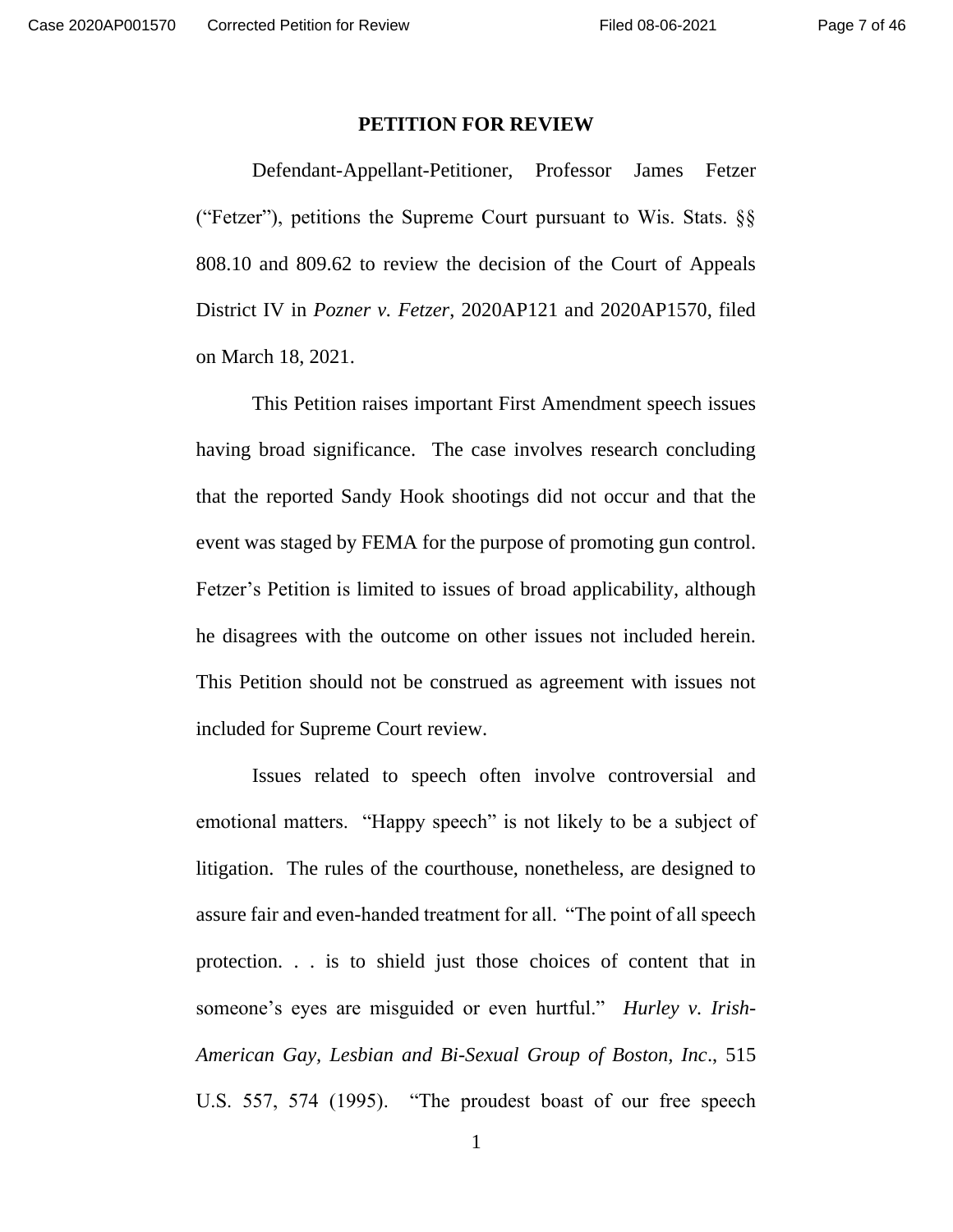jurisprudence is that we protect the freedom to express even the thought that we hate." *Matal v. Tam*, 137 S. Ct. 1744, 1764 (2017).

The lower courts have been dismissive of the issues raised in this Petition. Guidance from the Supreme Court, therefore, will be invaluable, lest the appearance gain foothold that controversial speech is unprotected in Wisconsin. The issues raised aspire toward the goal of supporting a legal framework necessary to sustain the core values of the First Amendment.

## <span id="page-7-0"></span>**STATEMENT OF ISSUES**

**I.** Did the circuit court deny Fetzer due process by foreclosing a relevant defense, and an entire theory of the case?

Circuit Court Answer: The court stated that Fetzer could not pursue a line of defense denying that Sandy Hook happened. In motions after verdict, however, the court stated that Fetzer misconstrued the court's intent.

Court of Appeals Answer: The Court concluded that the circuit court did not improperly limit Fetzer's defense and theory of the case.

**II.** Did the circuit court err by summarily holding Fetzer liable for defamation without proof of fault?

Circuit Court Answer: The court initially failed to consider negligence as a necessary element of Pozner's case. The court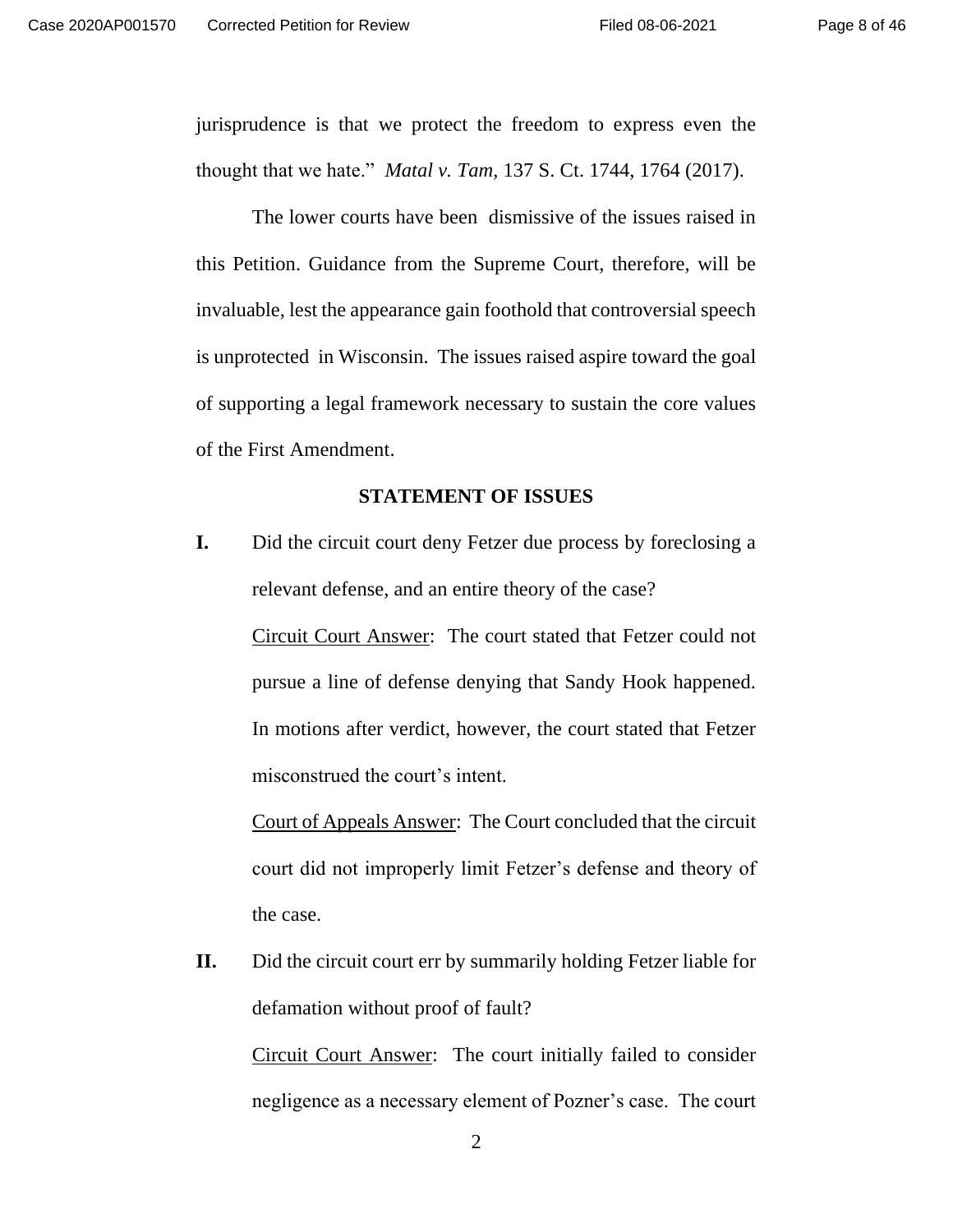subsequently ruled on motions after verdict that Fetzer waived the issue, and alternatively that Fetzer was negligent as a matter of law.

Court of Appeals Answer: The Court concluded that Fetzer forfeited his right to insist upon proof of negligence by not disputing an issue never raised by Pozner, although a necessary element of his prime facie case.

**III.** Does speaker liability for threats and harassment perpetrated by third-parties require proof of incitement?

> Circuit Court Answer: The court held that speaker liability for third-party actions should be determined solely by standard causation principles. The court did not consider Fetzer's constitutional and public policy arguments that incitement is a necessary condition of a speaker's vicarious liability for the acts of others.

> Court of Appeals Answer: The Court denied Fetzer's motion on the basis that threats and harassment constituted reputational evidence and that Fetzer forfeited appeal of the issue by not objecting to such evidence.

**IV.** Did the circuit court err by imposing an alternative purge condition for contempt without first considering ability to fulfill the condition?

3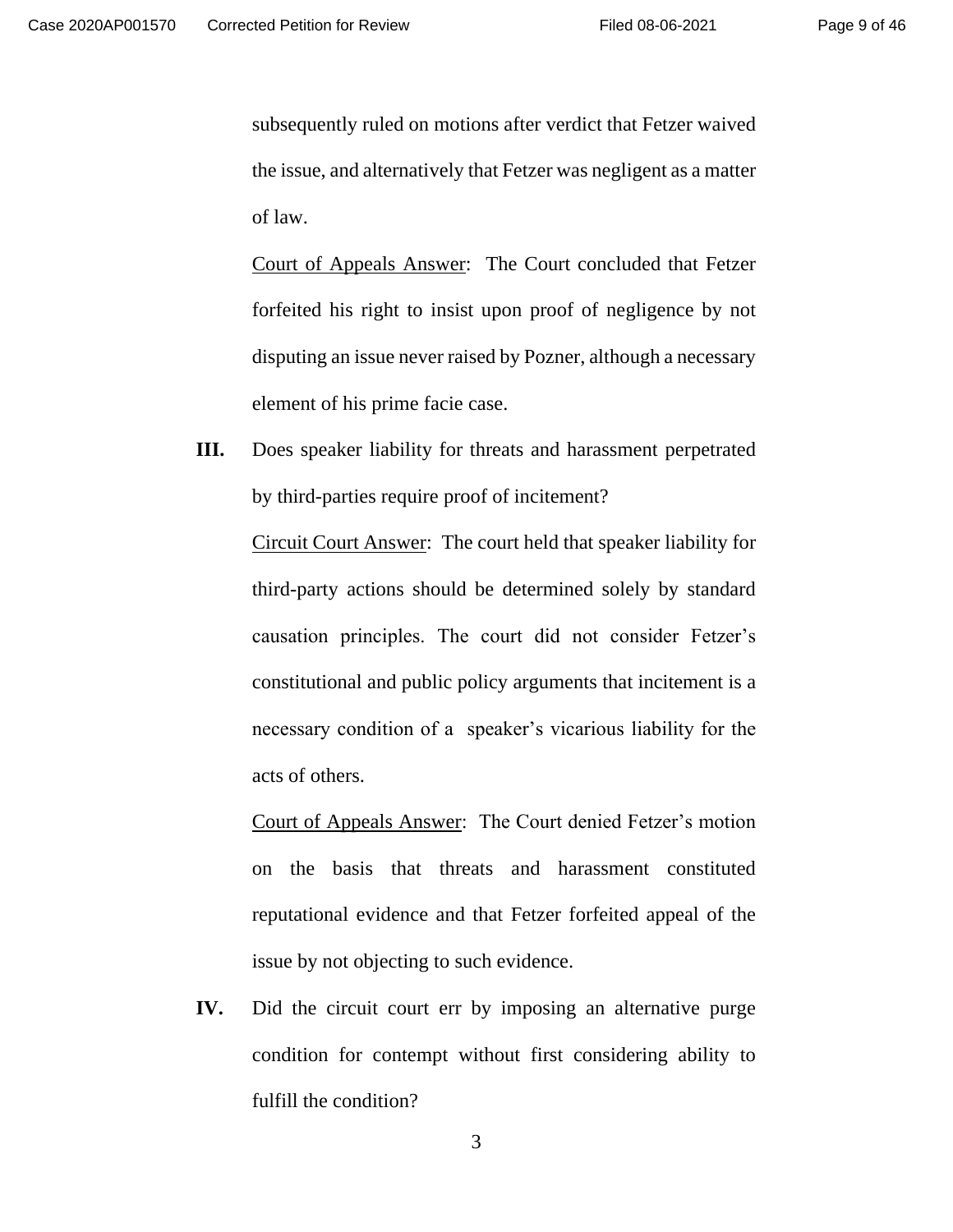Circuit Court Answer: The court refused to consider Fetzer's ability to pay a \$650,000 alternative purge condition. The court deemed ability to pay to merely be a post-judgment collection issue.

Court of Appeals Answer: The Court ruled that Fetzer forfeited the right to insist that feasibility be considered before imposing an alternative sanction by not first requesting a hearing, although the burden of proof on this issue was not Fetzer's.

## <span id="page-9-0"></span>**CRITERIA SUPPORTING REVIEW**

This case satisfies the criteria for review under Wis. Stat. § 809.62(1r). The Petition presents issues of real and significant constitutional law and public policy. The Petition demonstrates a need for the Supreme Court to establish or provide guidelines for implementing policy within its authority. A decision by the Supreme Court also will help develop and clarify the law on important issues. The questions presented are, in some cases, unresolved and a decision will have statewide impact. Finally, the questions presented are not factual in nature but involve matters of law that are likely to recur.

The law relating to the exclusion of relevant defenses and theories of a case is undeveloped as to if, and when, a circuit court can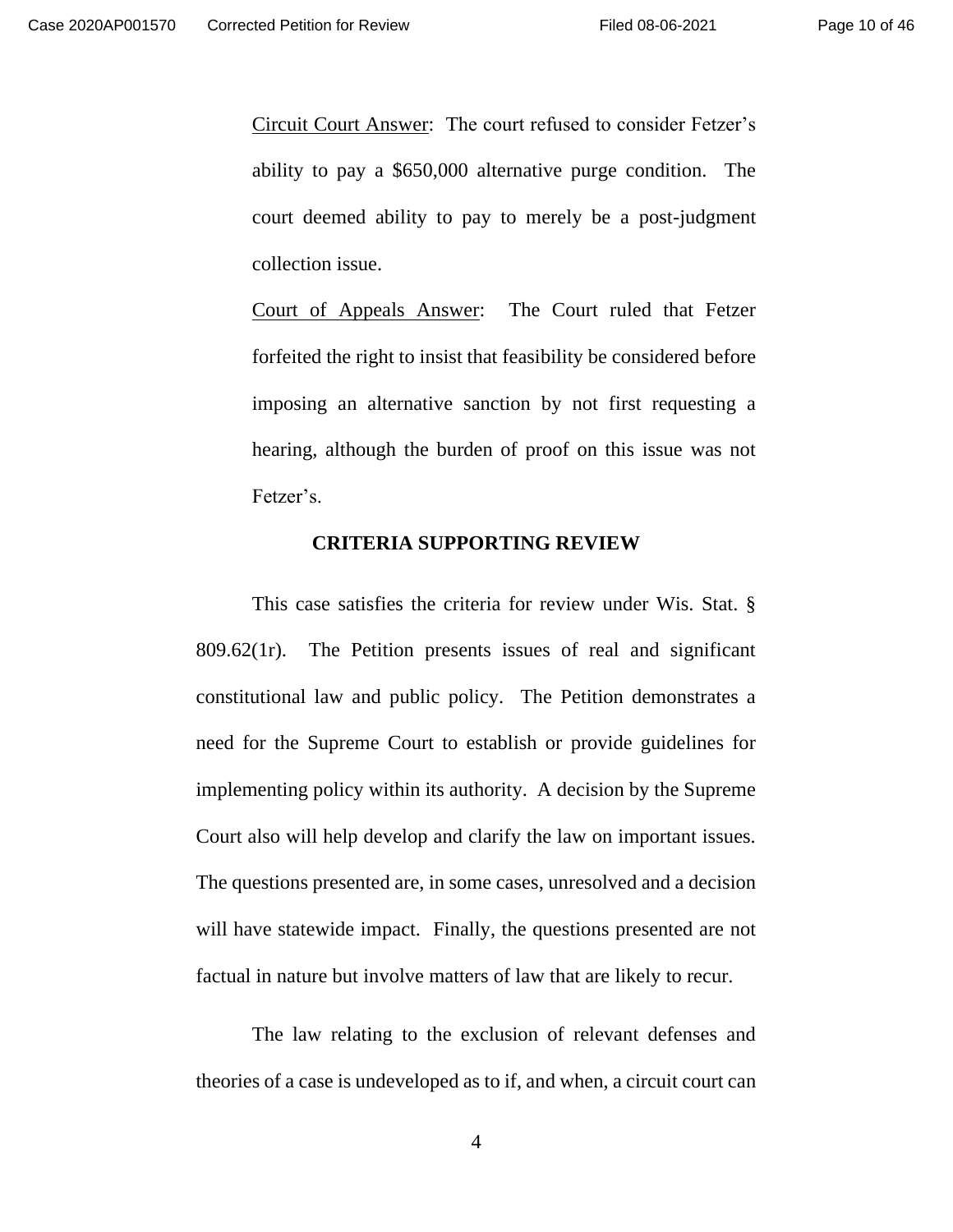so act. Application of the fault standard in defamation cases involving media defendants, moreover, is uncertain, including as to whether negligence should be treated as a necessary element of a plaintiff's prima facie case or as an affirmative defense. The standard for holding a speaker liable for lawless actions perpetrated by thirdparties has not been addressed in Wisconsin. The resolution of this issue will have statewide impact. Finally, the Supreme Court should clarify that the feasibility of an alternative purge condition for contempt should be considered before imposing such a sanction, rather than as a subsequent defense to an enforcement action.

### <span id="page-10-1"></span><span id="page-10-0"></span>**STATEMENT OF THE CASE**

### **I. Nature Of The Case.**

Leonard Pozner ("Pozner") filed suit against Fetzer alleging that he defamed Pozner by stating that Pozner circulated a false death certificate for his son Noah Pozner. The alleged defamations occurred in the book *Nobody Died at Sandy Hook; It was a FEMA Drill to Promote Gun Control* (2015). A fourth defamation allegedly occurred in a blog published by Robert David Steele.

Dr. Fetzer is a former Marine Corps officer who has widely taught and published more than 24 books on the theoretical foundations of scientific knowledge, computer science, artificial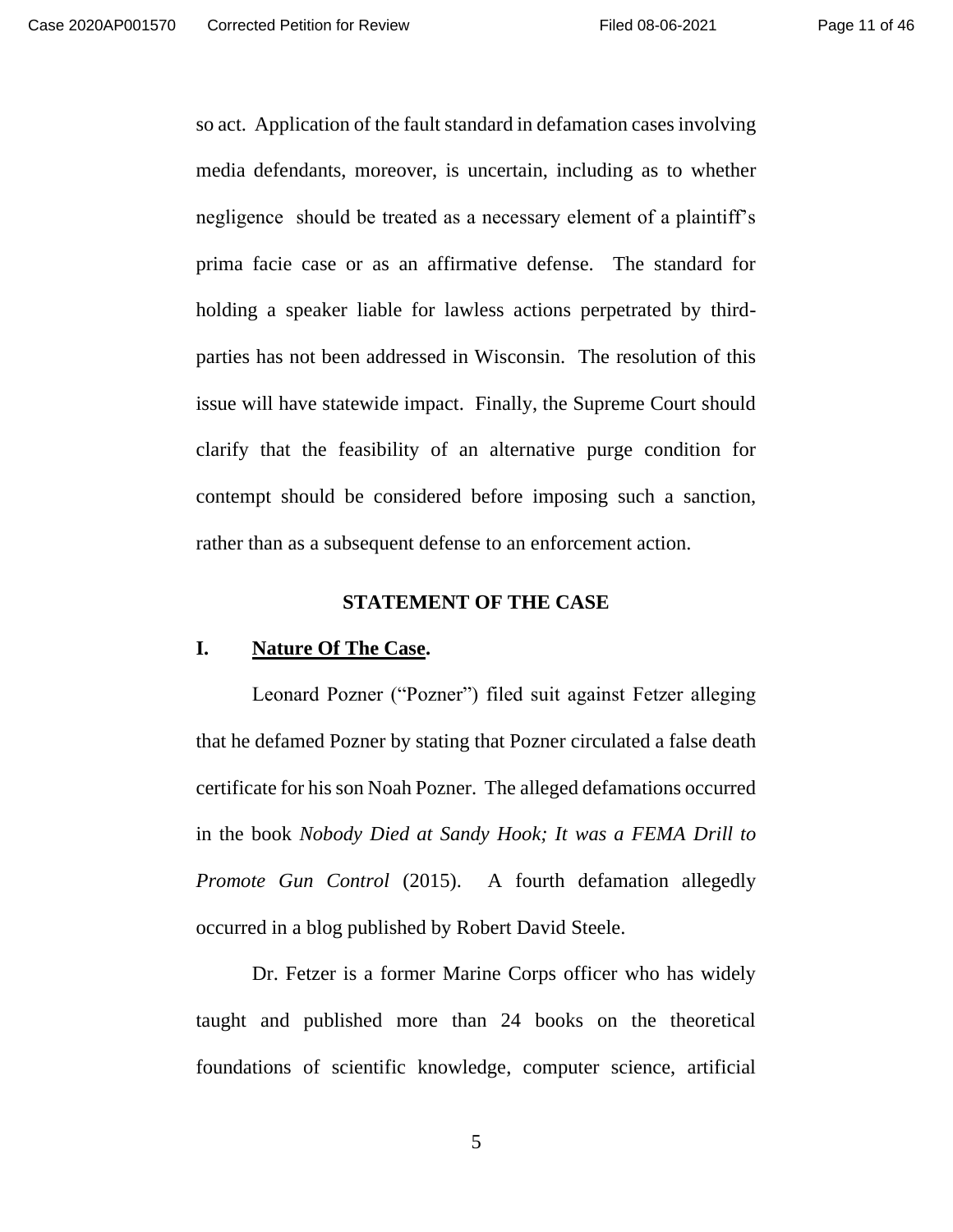intelligence, cognitive science and evolution and mentality. Fetzer earned his Ph.D. in the history and philosophy of science. He retired as McKnight Professor at the University of Minnesota Duluth, and he has received many honors and awards for his teaching and research. (R. 159 at 14.) . He has devoted himself to collaborative research on complex and controversial events, including the JFK assassination, the moon landing, and other events, in more than 12 books. Fetzer brings together multiple noted experts to investigate what really happened in such cases. This is the approach he took in the published work involving Sandy Hook, which the 13 collaborators, including 5 other Ph.D. professors, conclude was staged to promote a bi-partisan gun control agenda. (R.159.)

The circuit court at the outset of this case narrowly limited its focus, advising Fetzer that whether Sandy Hook occurred was beyond the scope of this action, stating unequivocally:

Whether or not Sandy Hook ever happened or not is not relevant to this – the—the truthfulness or the accuracy of the death certificate. Now, I understand the – The Defendants' overall theory in believing that it never happened, and I'm not going to take the bait and let this case go down that rabbit hole. (R. 303 at 49.)

The circuit court's limited view of the matter is further indicated by the court's refusal to "read your book because it would

6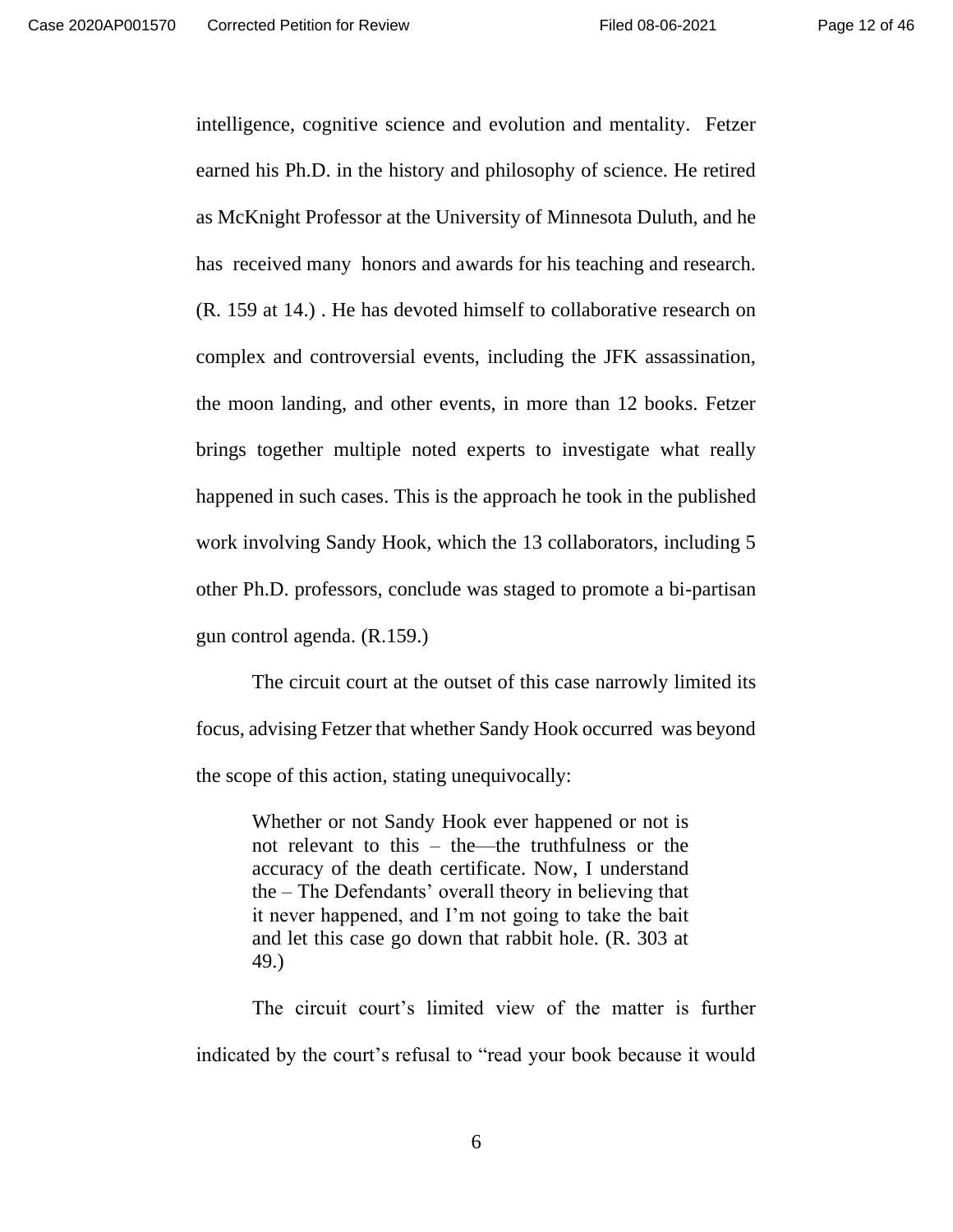not be appropriate for me to start educating myself about the larger controversy."  $(R. 231$  at  $90.)$ 

Pozner subsequently moved for partial summary judgment on liability, at which time the court initially considered whether Pozner was a limited public person, which affected whether Pozner needed to prove malice. (Id. at 73-74 and 77.) During argument, Fetzer then agreed to forgo his claim that Pozner was a public figure, thereby eliminating Pozner's burden to prove malice. Fetzer's concession also resolved a pending discovery motion, that did not affect Pozner's summary judgment submissions. (R.308 at 31.)

The court proceeded to address Pozner's motion for partial summary judgment on the issue of liability. The argument and questioning focused primarily on whether Fetzer's published statements were false, a necessary element of defamation. The court concluded that the published statements were false and that Pozner was entitled to summary judgment as a matter of law on the issue of liability. (Id. at 163.)

Although Pozner had the burden of proof, he did not argue in writing or in oral argument that Fetzer acted negligently. The court, in assessing whether Pozner made a prima facie case for summary judgment, also did not consider negligence or any other fault-based standard.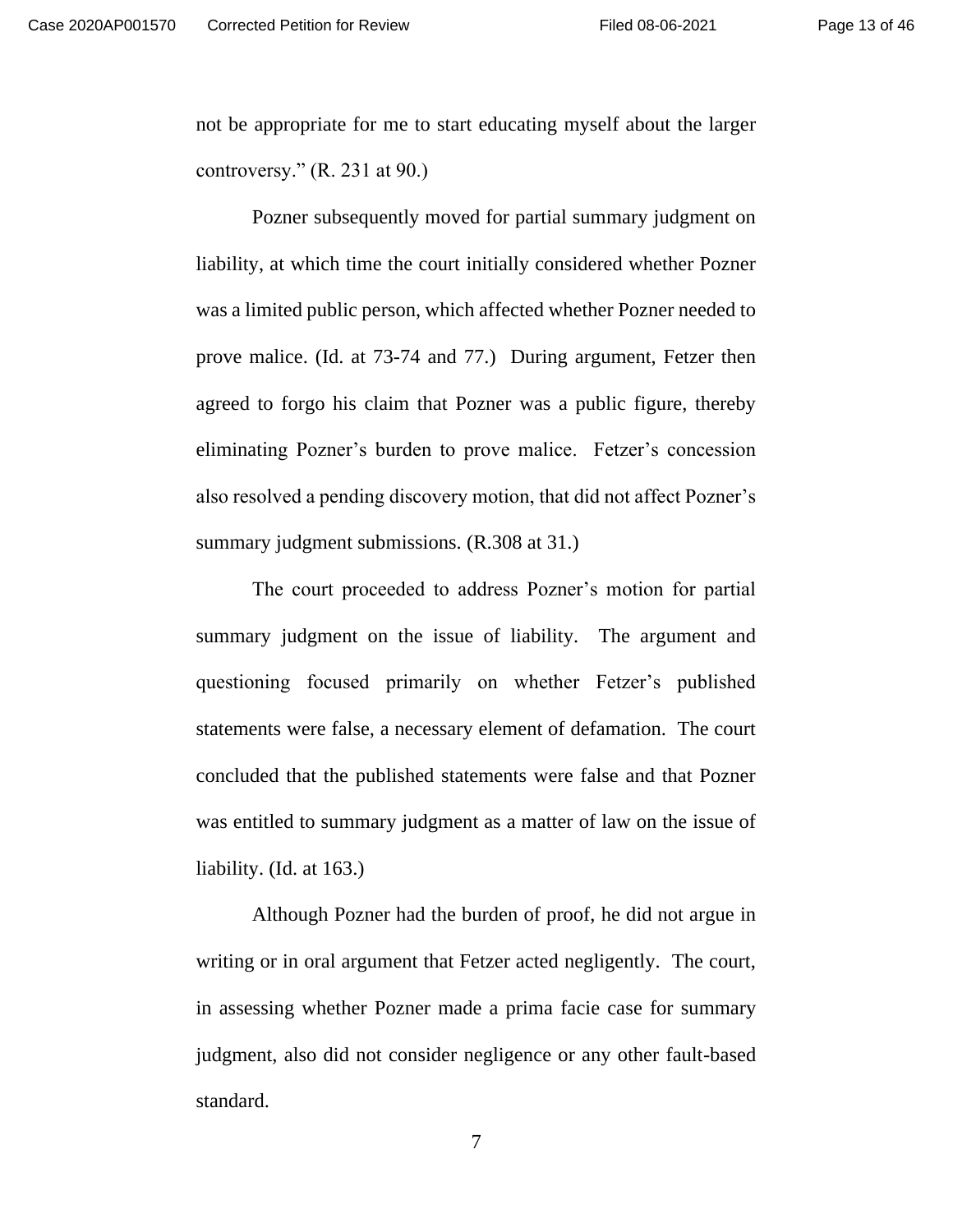After determining that summary judgment on liability was warranted, the court set a date solely to determine the issue of any damages caused by Fetzer's statements. In the interim, Pozner brought a motion to hold Fetzer in contempt for having disclosed Pozner's video deposition. (R.213.) The entire deposition video was marked as confidential, but Pozner primarily argued that the disclosure of his video image was his concern, rather than disclosure of substantive information. (R.225.)

The court found Fetzer in contempt for disclosing the video deposition. In fashioning a remedy, the court advised Pozner that he could introduce evidence of the contempt during the upcoming trial on defamation damages. (R.310 at 91.)

The matter then proceeded ostensibly on Pozner's claim for damages caused by defamation. Pozner, however, did present evidence and argument of Fetzer's contempt, as prompted by the court. (R. 313 at 85-86.) He further presented evidence and argument that third persons had threatened him, whereupon the jury returned a verdict of \$450,000. (R.259.)

After denying Fetzer's post-verdict motions, the court entered judgment against Fetzer in the verdict amount of \$450,000. (App. at 24). The court also entered a permanent injunction prohibiting Fetzer

8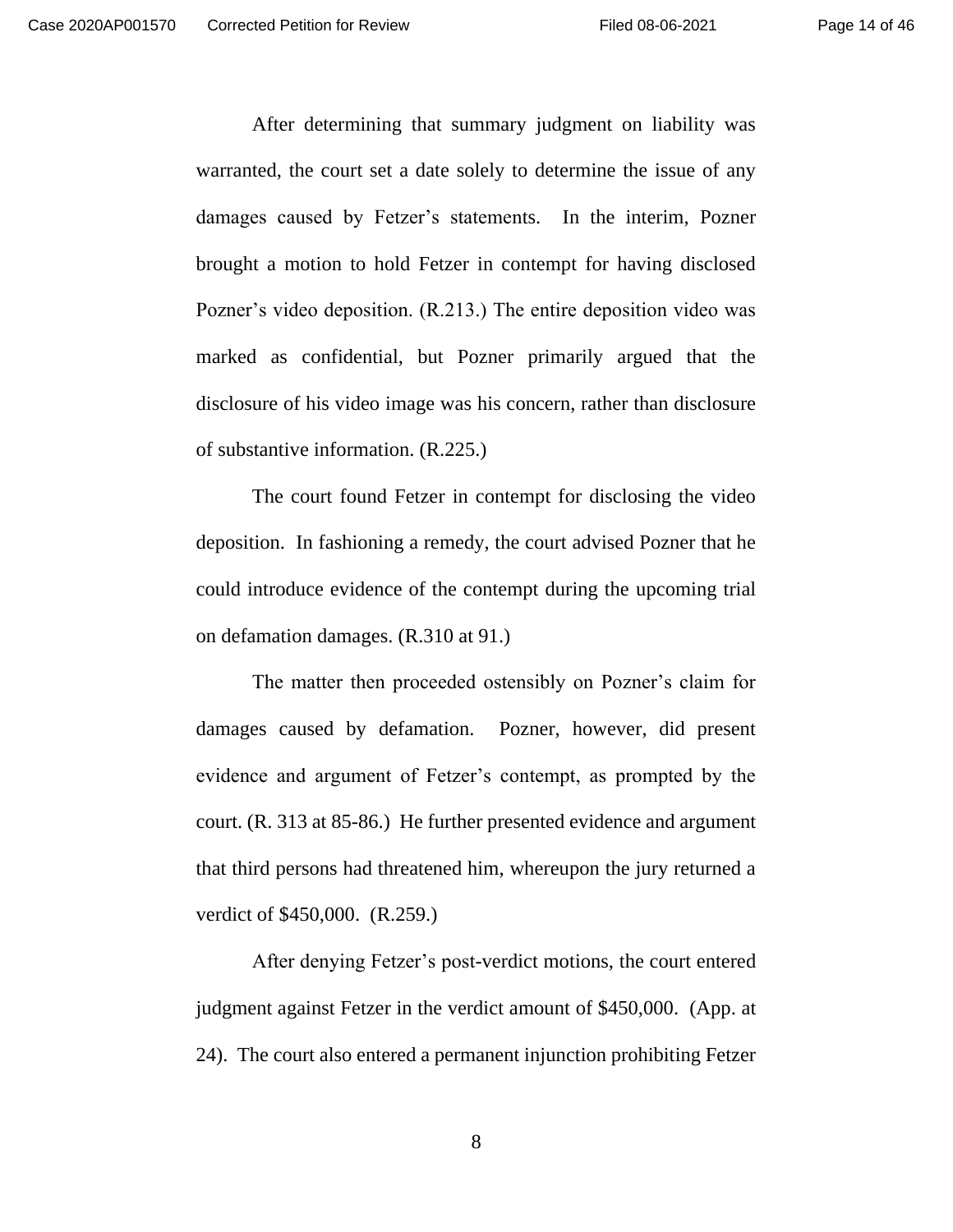from prospectively publishing defamatory statements about the disputed death certificate. (Id. at 26-27).

Several months after trial, Pozner complained that Fetzer had again disclosed his confidential deposition. Fetzer then implemented prophylactic measures to eliminate any remaining version of Pozner's deposition from his own possession. (R. 305, 306, 303 and 313.) The circuit court, nonetheless, ordered Fetzer to pay all of Pozner's attorneys' fees for the prior defamation suit, ultimately totaling \$650,000. (App. at 86.) The court imposed this sanction as an alternate purge condition, but refused to consider Fetzer's ability to pay such an amount. (App. at 91-92.) The court stated that ability to pay was merely a defense to a subsequent collection action, rather than a predicate to imposition of the condition. (App. at 92.)

## **II. Statement Of Relevant Facts.**

<span id="page-14-1"></span><span id="page-14-0"></span>A. Background.

Fetzer and co-defendant Mike Palecek co-edited and published the book *Nobody Died at Sandy Hook: It was a FEMA Drill to Promote Gun Control in 2015* ("Book"). (R.159 at 1.) The Book is a collection of research from 13 contributors, including six current or retired Ph.D. professors. (Id.) Fetzer too is a distinguished professor, who has published widely on scholarly matters. (Id. at 14). The Book,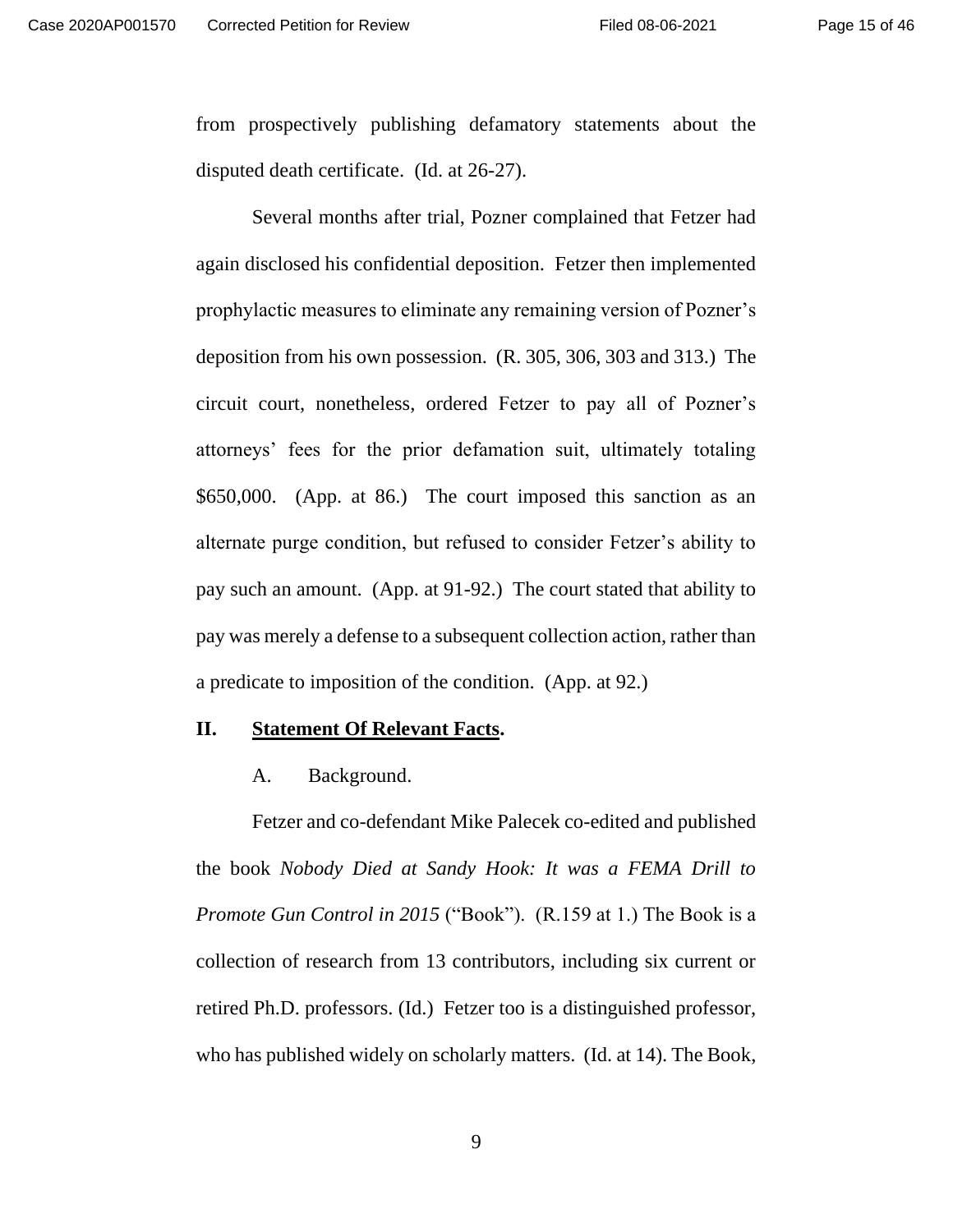in its entirety, presented research underlying and supporting the conclusion that the Sandy Hook shootings did not occur as claimed.

Fetzer and Kelley Watt co-authored Chapter 11 of the Book. (Id. at 11; R.256). Pozner alleged that three statements in the Book were defamatory in claiming that he circulated a death certificate for Noah Pozner that was not authentic. The accused statements in the Book related to a purported death certificate that Pozner provided to Ms. Watt. (R.86 at 2).

Pozner attached a death certificate to his Complaint that is different than the death certificate referenced in Chapter 11 and elsewhere in the Book. (R.86 at 1-2). Most notably, the death certificate attached to the Complaint includes official certifications, while the death certificate discussed in Chapter 11 of the Book includes no certifications. (Id. at 2-3). Fetzer had never previously seen the death certificate attached to the Complaint. (Id. at 2).

### <span id="page-15-0"></span>**B. Summary Judgment.**

The court declared at the outset of this case that Fetzer could not defend his statements about the death certificate in the broader context of the research regarding Sandy Hook. (R.303 at 48-49).

The parties subsequently filed cross-motions for summary judgment. (R.82 and 86). In support of his motion for summary judgment, Fetzer submitted two additional versions of the purported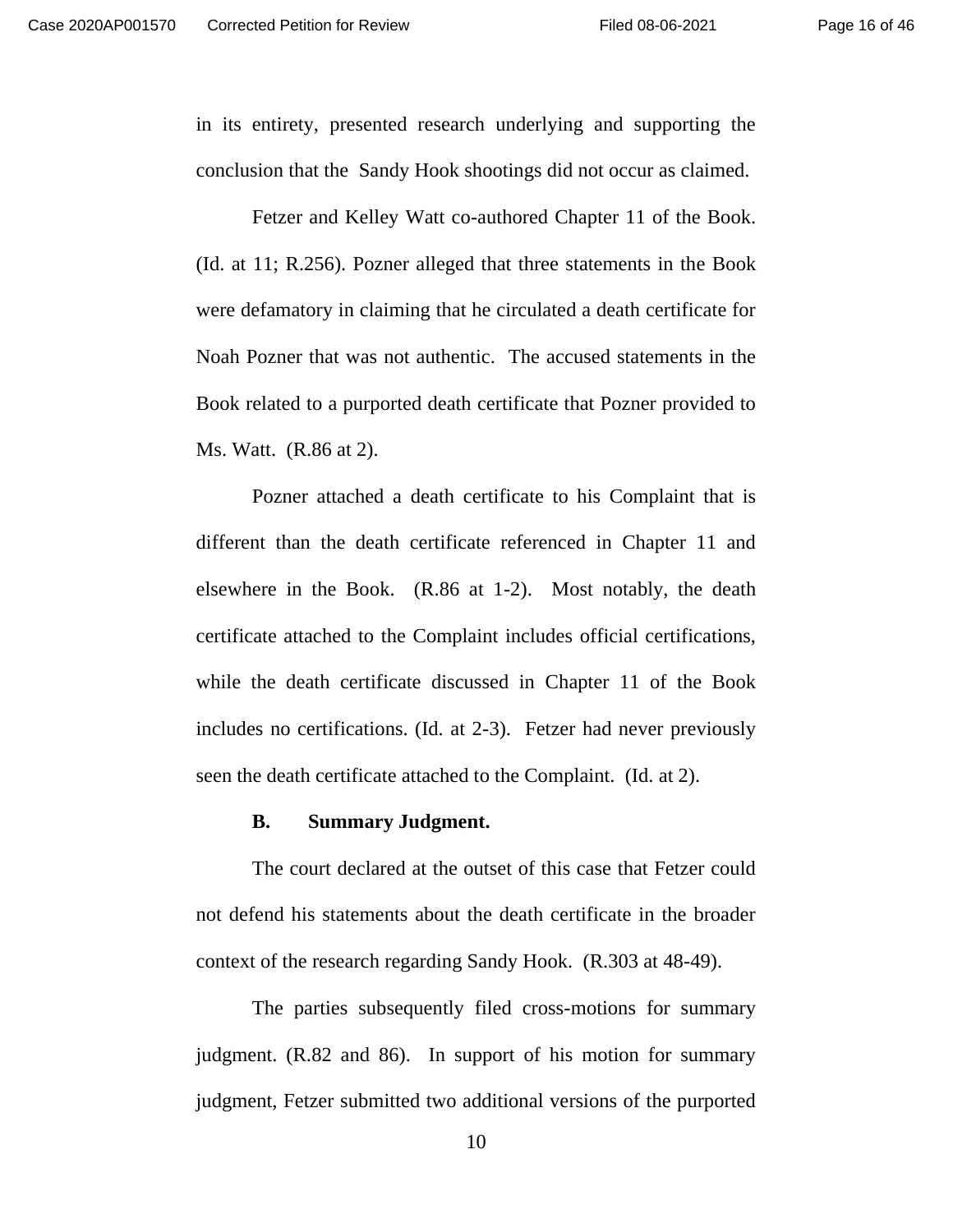death certificate obtained from the Town Clerk of Newtown and from the State of Connecticut, all of which differed from one another, as well as from the death certificate at issue in Chapter 11 of the Book. (See R.83 and 158).

Fetzer presented evidence that the death certificate in the Book was materially different than the version attached to Pozner's Complaint. (R.86). The evidence, in fact, was undisputed that the death certificate in the Book is different than any of the other versions offered into evidence by both parties, all of which were therefore truly irrelevant.

Pozner further offered into evidence at the hearing on summary judgment an additional fifth version of the death certificate. The court received into evidence all of the different versions of the death certificate at the conclusion of the hearing, before ruling on summary judgment. (R.308 at 150 and R.182-92).

At the hearing, Fetzer described the undisputed differences between the various versions of the death certificate, including that the death certificate about which he wrote was not certified. (R.308 at 48, 50-51 and 119-147). By contrast, he made no statements in the Book about any of the other death certificates.

The court acknowledged as undisputed that the multiple versions of the death certificate were all different, including the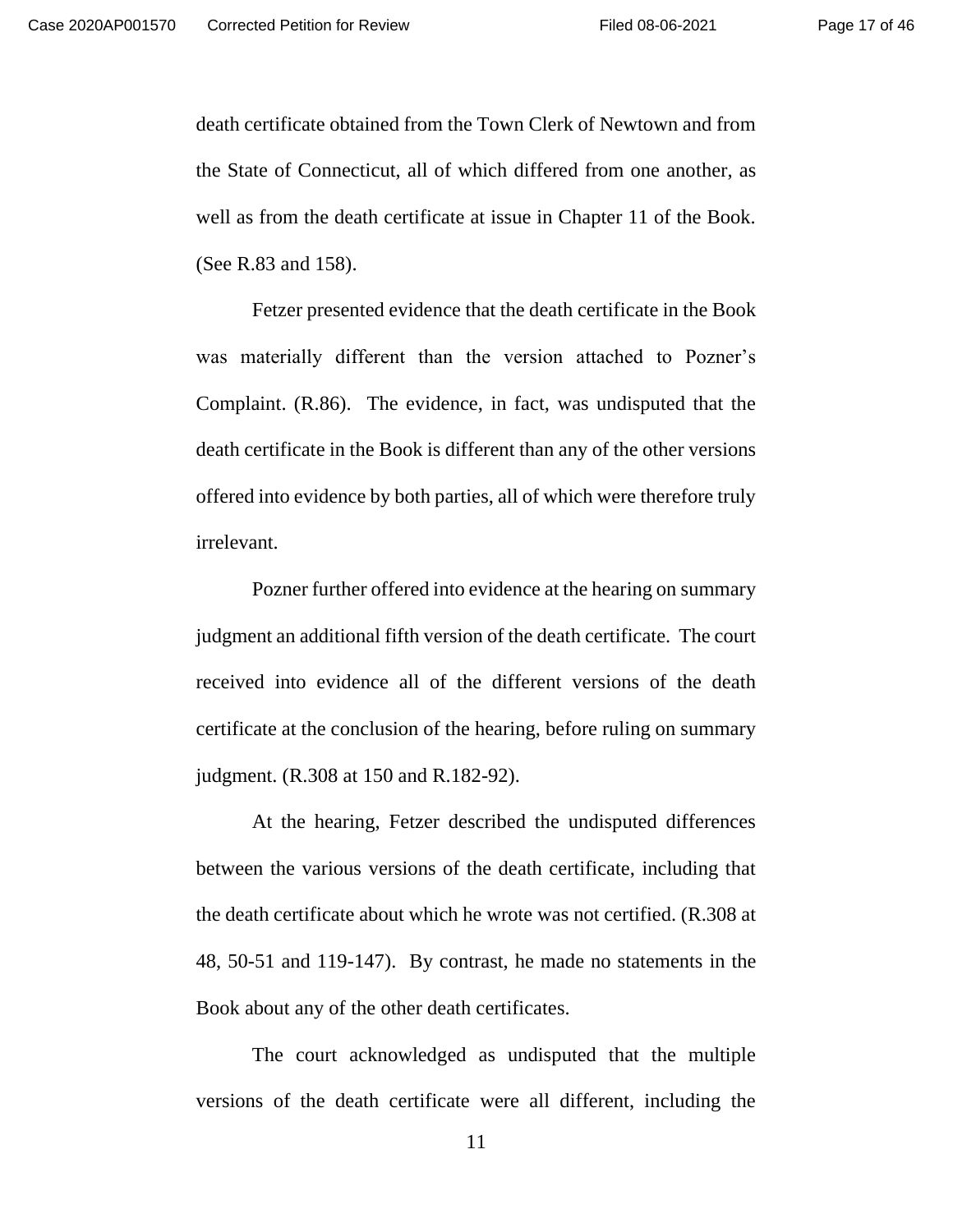uncertified death certificate from the Book. (Id. at 154.) The court, nonetheless, concluded that Fetzer's statements in Chapter 11 of the Book were false and defamatory, despite undisputed differences. Without explanation, the court stated that Pozner's explanation for the different variations of death certificate were "plausible" and "reasonable." (Id. at 163). The court did not expressly conclude, however, that the death certificate in Chapter 11 of the Book was authenticate despite lacking certification; nor did the court address reasonable inferences to be drawn from the evidence in favor of Fetzer.

### <span id="page-17-0"></span>**C. Damages Determination.**

Pozner testified relatively briefly at the trial of damages. He first testified that he was diagnosed with PTSD after the death of his son. (Id. at 37.) He also testified that his condition began to improve thereafter, but that disturbing and threatening harassment began "when I [Pozner] started posting photos of Noah on his – on my social media page." (Id. at 52.) Pozner testified that harassment probably began before publication of Fetzer's statements. (Id. at 53.)

Pozner, nonetheless, attributed the threats to Fetzer's statements. In particular, Pozner received vile and disturbing voice messages from a woman named Lucy Richards that were dramatically played for the jury. (Id. at 42.)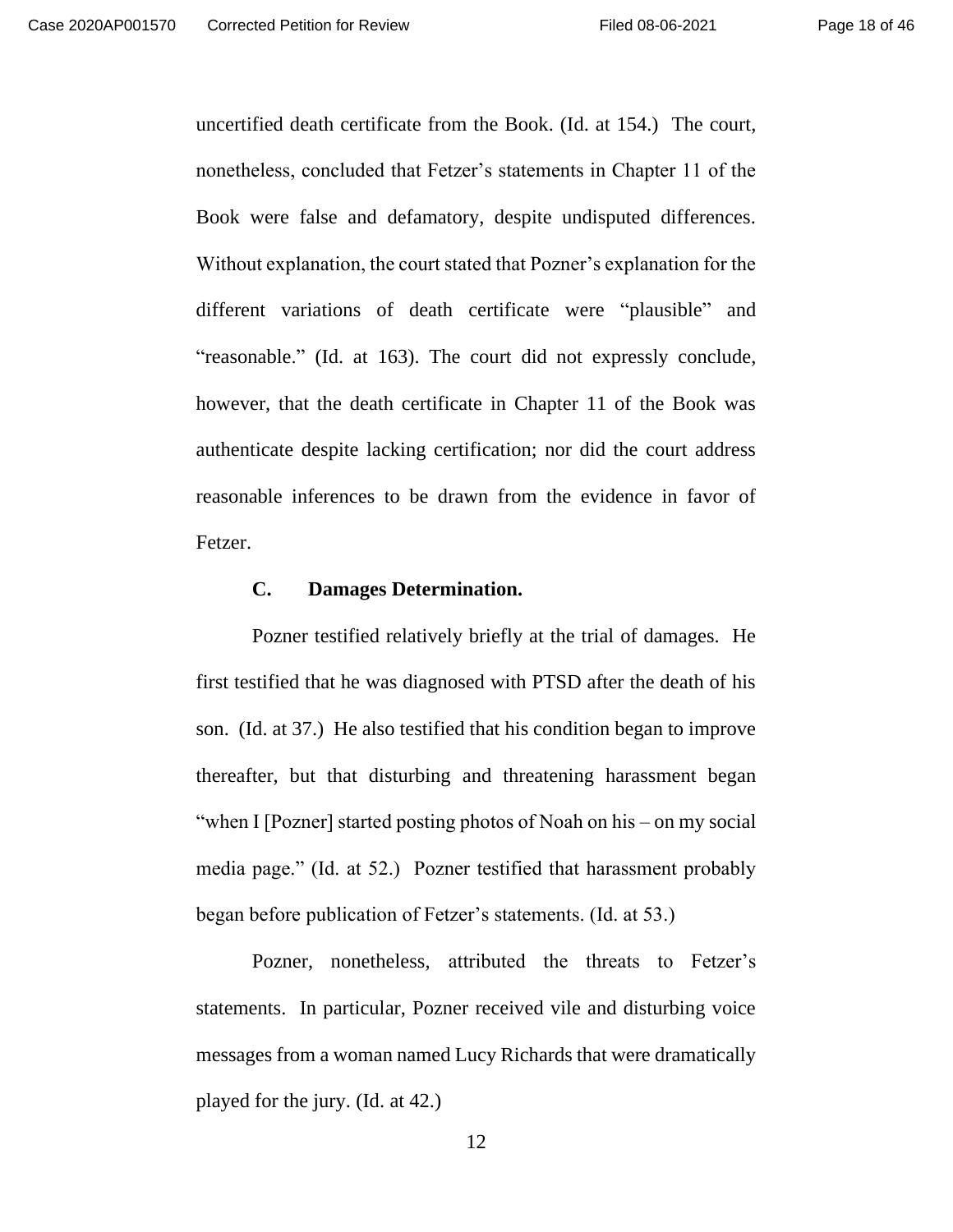Pozner's medical expert, Dr. Roy Lubit, also emphasized thirdparty threats in his testimony. Dr. Lubit testified as an expert in PTSD. (See R.248.) He opined that Pozner continues to suffer from PTSD, based on the doctor's telephone interview of Pozner. (Id. at 110.) Dr. Lubit never met Pozner, and he did not review any medical records in forming his opinions. (Id. at 61 and 63.)

Dr. Lubit testified repeatedly about the effect of third-party threats, including by Ms. Richards. "He [Pozner] is very uncomfortable going out because he has been threatened. There was a woman who threatened his life." (Id. at 31-32.) Describing Pozner as having suffered a second injury, after the original reported death of his son, Dr. Lubit returned to the issue of third-party threats. (Id. at 36.) Further, Dr. Lubit noted that "Well there was a woman who threatened his life and went to jail." (Id. at 55.)

Dr. Lubit likened Pozner's condition to having suffered a second PTSD event. He acknowledged that Fetzer's statements by themselves would not satisfy one of the criteria for diagnosing PTSD, which is exposure to death, threatened death, actual or threatened serious injury or actual or threatened sexual violence. (Id. at 70-72.) Dr. Lubit testified, however, that "having one's life threatened I think would certainly meet the diagnostic criteria for PTSD," referring again to Lucy Richards. (Id. at 72.) Dr. Lubit went on to state that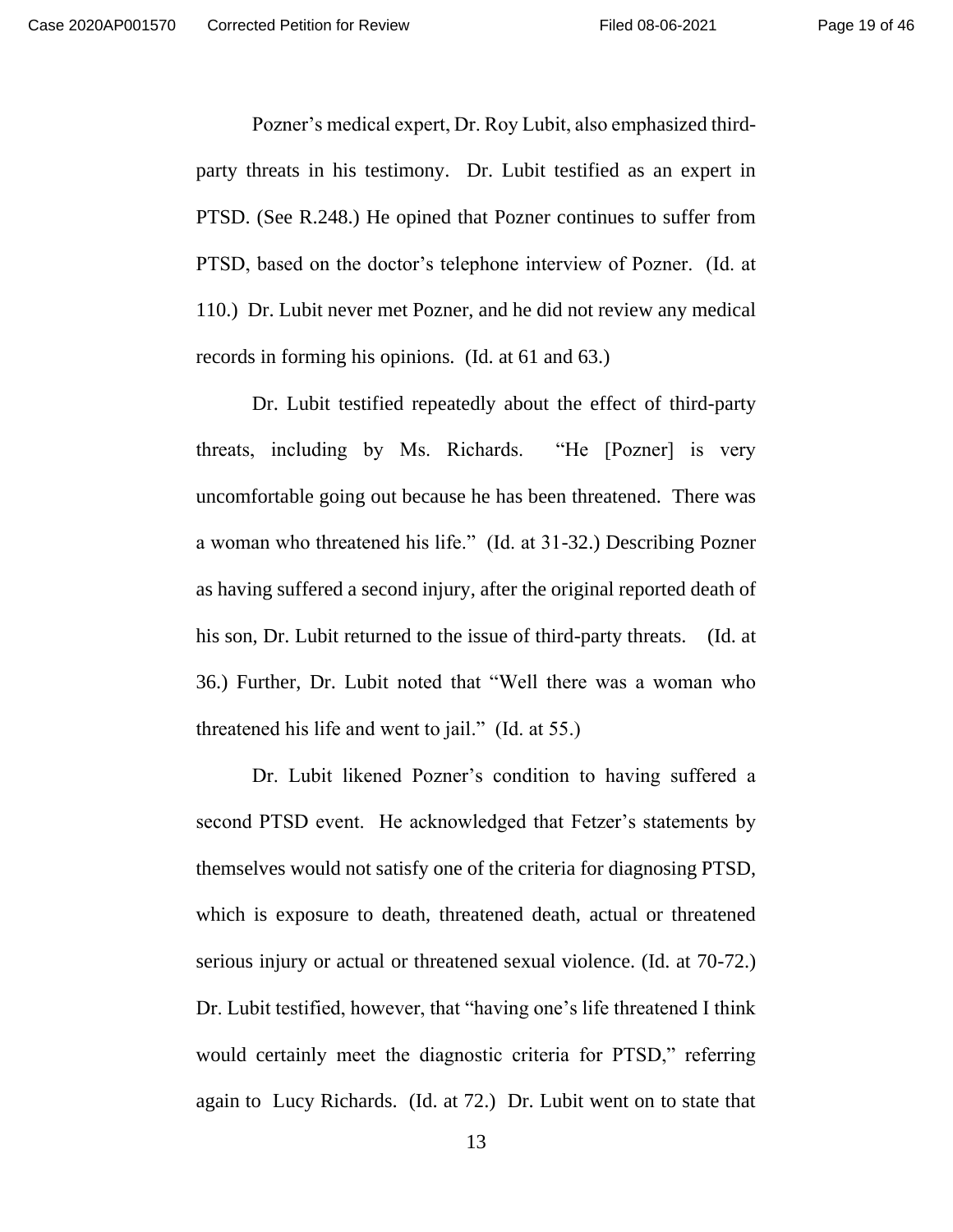"we have someone who is recovering, who then went downhill because of the stress and the threat he has experienced himself and concern for his family members' safety." (Id. at 76.)

Dr. Lubit admitted that he could not recall any case where something just appearing on the internet led to PTSD, but "the actions that Dr. Fetzer took led to various events, including a threat to kill him, harassment, etc." (Id. at 91.)

Dr. Lubit repeatedly returned to the Lucy Richards threat as undergirding his opinions. Thus, when summarizing his opinions, Dr. Lubit stated that "he [Pozner] was also threated by those actions that now there was a death threat which is sufficient to cause PTSD de novo, from scratch." (Id. at 103.) Dr. Lubit acknowledged that the death of a son at Sandy Hook would constitute a PTSD stressor, but "the second stressor was people harassing him and – to the point of someone threatening his life." (Id. at 111.)

## <span id="page-19-0"></span>**III. Court Of Appeals Decision**

The Court of Appeals affirmed the circuit court on all issues, including those raised by this Petition. In particular, the Court deemed the circuit court's limitation on discovery to not foreclose Fetzer's theory of defense. (App. at 15.) The Court also noted that Fetzer "argued" his theory but this was not treated by the circuit court as evidentiary. The Court did not otherwise disagree that foreclosing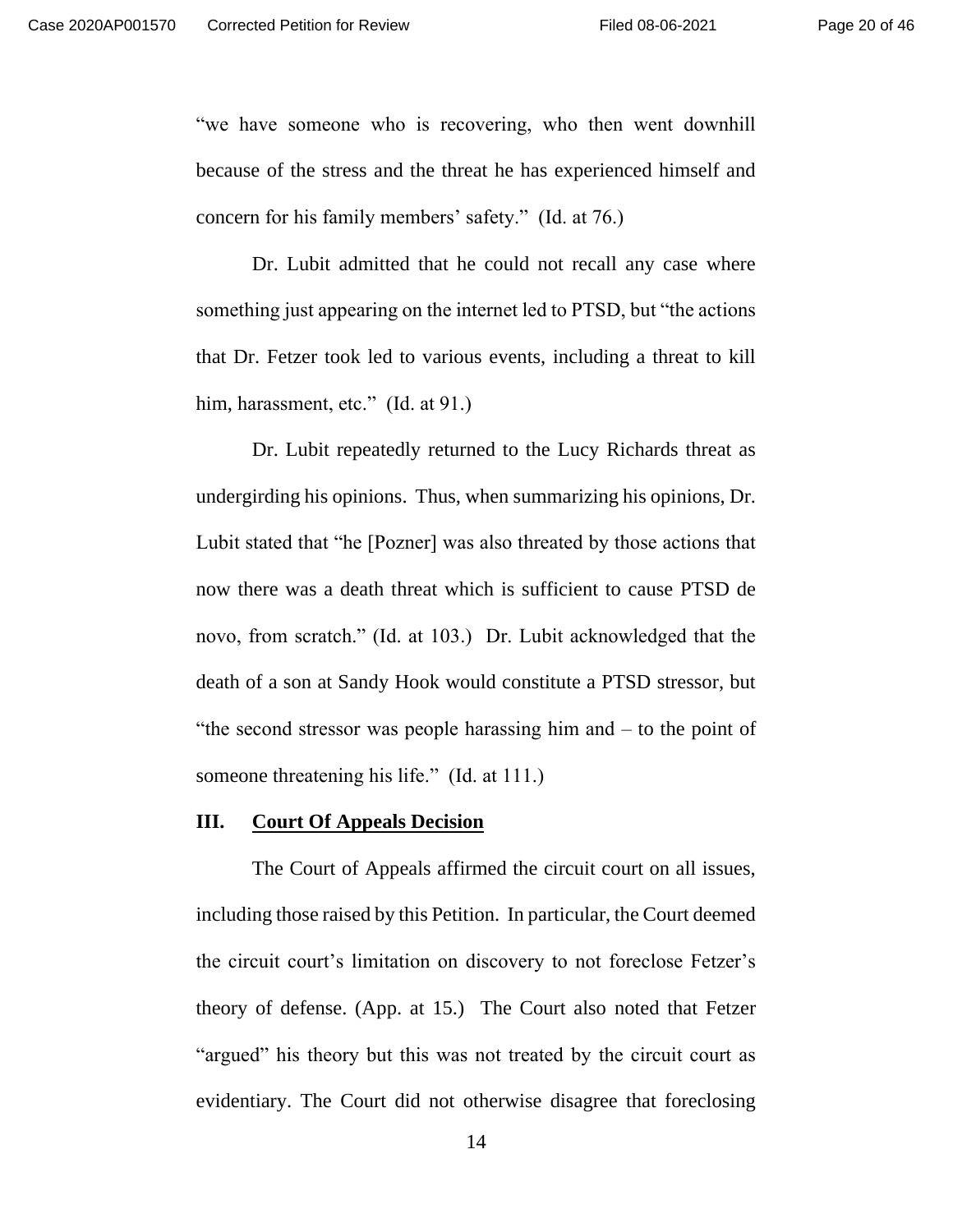Fetzer from challenging the Sandy Hook occurrence would have denied due process.

The Court of Appeals also concluded that Fetzer waived any requirement of fault as to defamation claims against media defendants. (App. at 27.) The Court reasoned that Fetzer did not affirmatively dispute negligence, which Pozner did not first identify as an element of his prima facie case. The Court also concluded that Fetzer had not placed in issue his status as a member of the media, although the record is undisputed of his status. (App. at 28.)

The Court of Appeals deemed evidence of incitement as unnecessary because third party threats and harassment constituted reputational harm. (App. at 41.) The Court also concluded that Fetzer waived the issue by failing to object to such evidence and/or to request an appropriate instruction. (App. at 42.) The Court of Appeals did not address Fetzer's public policy arguments relating to speaker liability for third-party lawlessness.

Finally, the Court of Appeals did not substantively address whether Fetzer's ability to pay a \$650,000 forfeiture should have been considered by the circuit court prior to imposing the sanction. (App. at 53.) The Court reasoned that Fetzer was obliged to request a hearing in order to disprove his ability to pay, rather than requiring affirmative proof of feasibility by Pozner. (App. at 54.)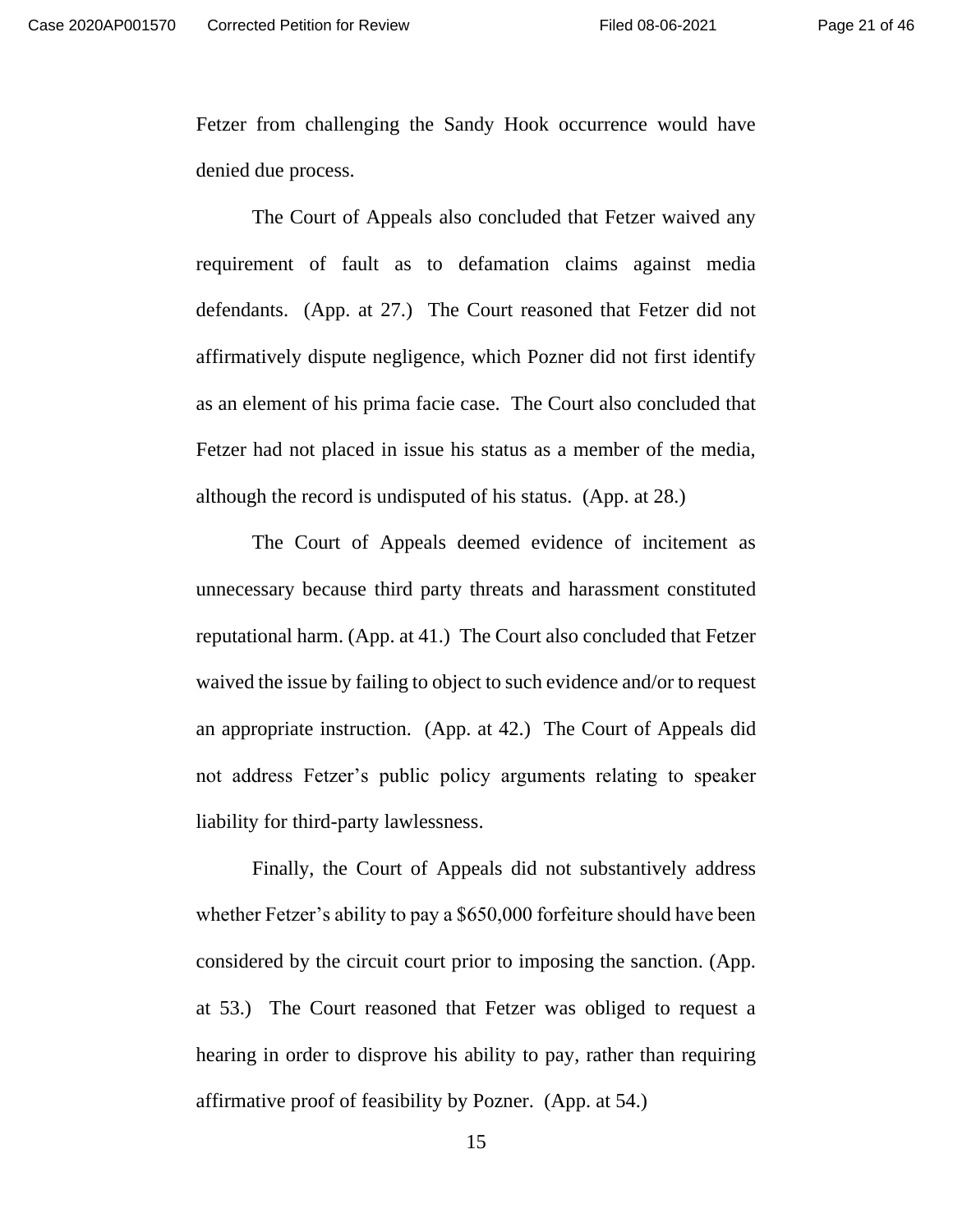#### <span id="page-21-0"></span>**ARGUMENT**

## **A. FORECLOSING A RELEVANT DEFENSE, AND AN ENTIRE THEORY OF THE CASE, VIOLATES DUE PROCESS.**

<span id="page-21-2"></span><span id="page-21-1"></span>1. The Circuit Court Foreclosed Fetzer's Theory of Defense.

The circuit court foreclosed Fetzer from defending on the basis of research establishing that Sandy Hook was a cover intended to promote gun control. The thesis and the substance of this research bore directly on the truth or falsity of Fetzer's alleged defamatory statements. The court, however, advised the parties that such a defense was "a rabbit hole we won't go down." ( R. 303 at 49.) The court, moreover, at trial, cautioned counsel as well not to go down the foreclosed road. (R. 311 at 194-96.)

The circuit court erroneously foreclosed Fetzer from pursuing his theory of the case. The alleged defamation in this case arose in the context of the broader research by Fetzer, and others, that Sandy Hook did not happen as reported. The specific accused statements occurred in three chapters in the Book *Nobody Died at Sandy Hook* and a separate blog. The statements constituted a small part of the evidence argued in support of the faux Sandy Hook narrative. Based on Pozner's narrow Complaint, however, the court advised Fetzer that he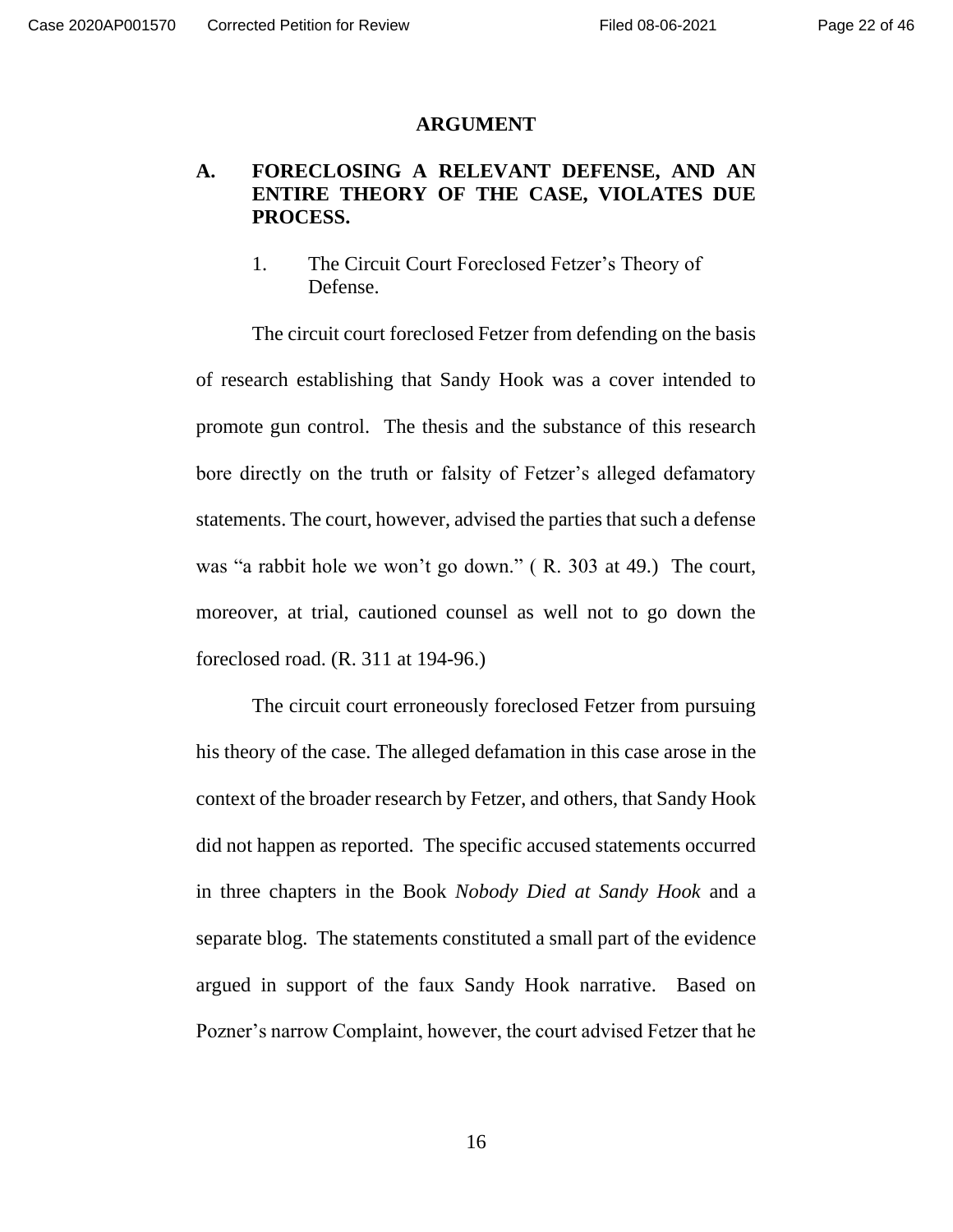could not support his defense by reference to the broader body of evidence.

The 13 contributors to the book concluded, with extensive and detailed proof, that the school had been closed by 2008; that there were no students present; and that Sandy Hook was a 2-day FEMA drill presented to the public as a mass murder to promote a gun control agenda. The Book even included the manual for the exercise, included as Appendix A in the book. The court's directive to Fetzer, however, foreclosed such evidence, which included the FBI's Consolidated Crime Report for 2012, showing the number of murders or non-negligent homicides in Newtown, Connecticut, the site of Sandy Hook, to be zero. This is significant because if no murders occurred in Newtown during 2012, then no mass murder occurred at Sandy Hook in December 2012. (The FEMA manual and the FBI Crime Report were included in Fetzer's answer to the Complaint, and thus known to the court.)

 The circuit court committed error that requires reversal of the court's final judgment. Fetzer's theory of defense was obviously relevant because if Sandy Hook did not happen as reported, then death certificates associated with that event also must necessarily be false. The evidence, and the theory of the defense, clearly make more likely that Fetzer's accused statements were true.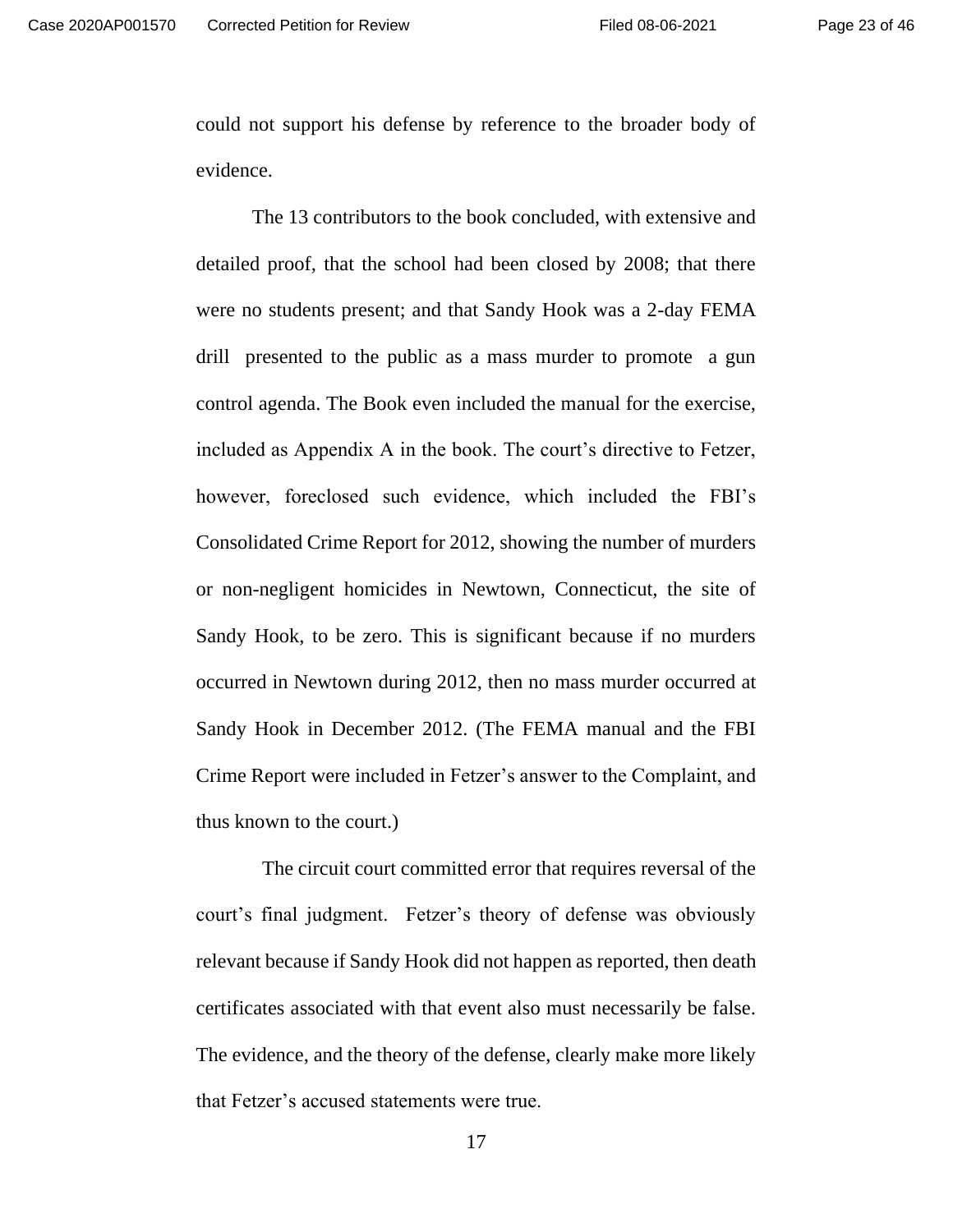In *State v. C.L.K.*, 385 Wis. 2d 418, 430, 922 N.W. 2d 807 (2019), the Wisconsin Supreme Court recognized that due process includes the right to present a complete defense before being deprived of life, liberty or property. An essential attribute of due process, moreover, is the "mutuality of the parties' opportunity to present their cases." Id. at 434. This includes the right to advance a party's theory of the case as part of "an intentionally-ordered construct designed to produce an intelligible and persuasive account… combining to produce depth, emphasis, cohesion, and– ultimately – understanding." Id. at 437. Presenting one's case only according to the other party's theory of the case is an error fundamentally affecting the adversarial nature of the proceeding. This lack of mutuality makes the proceeding "less like an adversarial contest between the parties and more like a continental-European inquisitorial proceeding." Id.

The foreclosure of Fetzer's Sandy Hook defense violated his right to due process and cannot be cured without reversing the circuit court and remanding for further proceedings. The error in this case constituted a structural error. A structural error is not discrete. It is something that affects the entire proceeding or affects it in an unquantifiable way. C.L.K, 2019 WI 14 at  $\P$  11. Structural errors are so integral to a proceeding that they cannot be reviewed for harmlessness. "The whole point of the structural error doctrine is that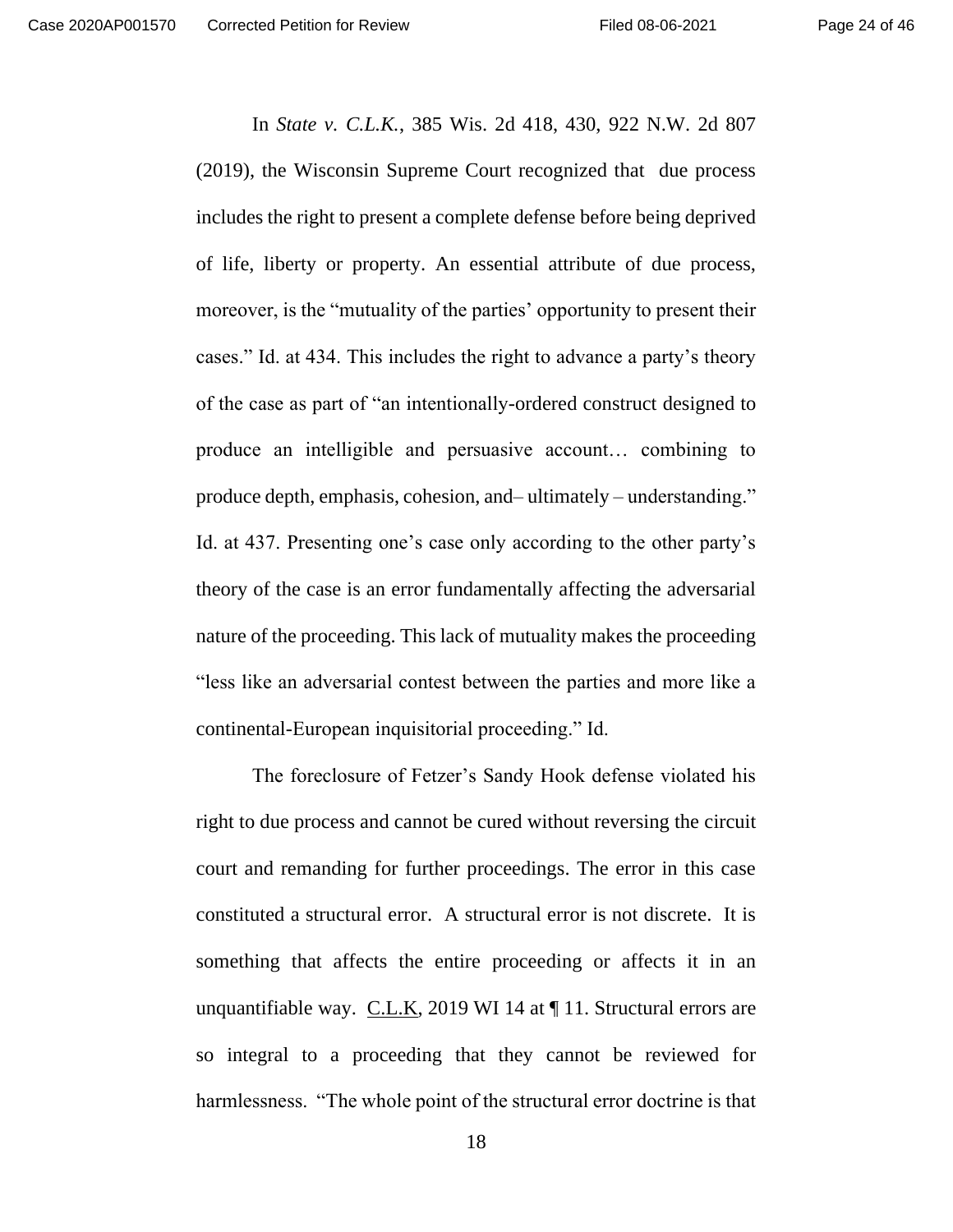some errors so undermine the proceedings' integrity that we cannot know what we do not know." Id. at ¶ 32.

The circuit court's error in this case left Pozner as the sole expositor of his theory of the case. With so much of the adversarial nature of the case excised, there is no adequate context within which to conduct a quantitative analysis of the effect of the court's error. Fetzer's alleged defamation in this case occurred in the context of a broader theory challenging the reported Sandy Hook narrative, consisting of disparate sources of evidence that mutually reinforce the ultimate conclusion, and which includes the falsity of resulting death certificates.

Efforts to now walk back the foreclosure of Fetzer's defense are belied by the circuit court's clear and unambiguous statement, considered in full:

Whether or not Sandy Hook ever happened or not is not relevant to this–the–the truthfulness or the accuracy of the death certificate. Now, I understand the – The Defendants' overall theory in believing that it never happened, and I'm not going to take the bait and let this case go down that rabbit hole. (R. 303 at 49.)

The circuit court's limited view of the matter is further indicated by the court's refusal to "read your book because it would not be appropriate for me to start educating myself about the larger controversy." (R. 231 at 90.)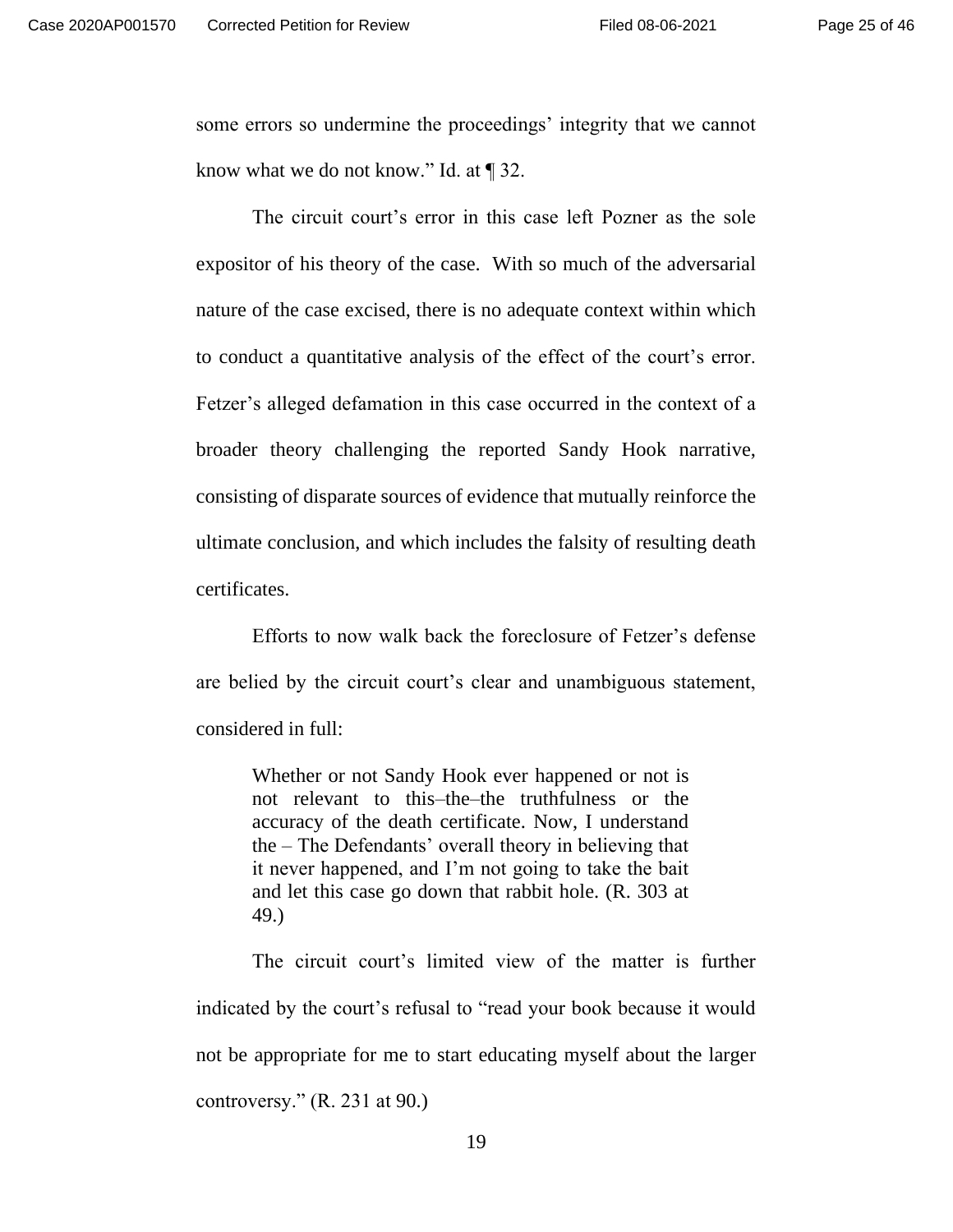## <span id="page-25-0"></span>**2. There Has Been No Adjudication of the Challenge to the Sandy Hook Narrative.**

Despite foreclosing proof of Fetzer's defense, the circuit court and the Court of Appeals treat the defense as lacking merit as a matter of law. Without any reference to the record in this case, or opinion after trial on the question "Did anyone die at Sandy Hook," the Court of Appeals for the first time initiated the claim that adults and children died at Sandy Hook. In fact, however, no adjudication of whether Sandy Hook occurred as reported has ever occurred, in this case or any other.

The circuit court, nonetheless, declared that no one could believe that Sandy Hook did not occur as reported. (App. at 67.) The court's surmise, however, is not a proper basis for decision, nor otherwise does it make Fetzer's evidence incredible as a matter of law, meaning "such as being in conflict with the uniform course of nature or with fully established or conceded facts." *State v. King*, 187 Wis. 2d 548, 562, 523 N.W. 2d 159 (Ct. App. 1994). The court did not even read Fetzer's Book before dismissing it, nor did the court consider that an uncertified death certificate could be deemed inauthentic by a jury.

The Court of Appeals makes similar unsupported statements of fact. Although *res judicata* is not specifically mentioned, the Court cites two cases implying that whether nobody died at Sandy Hook has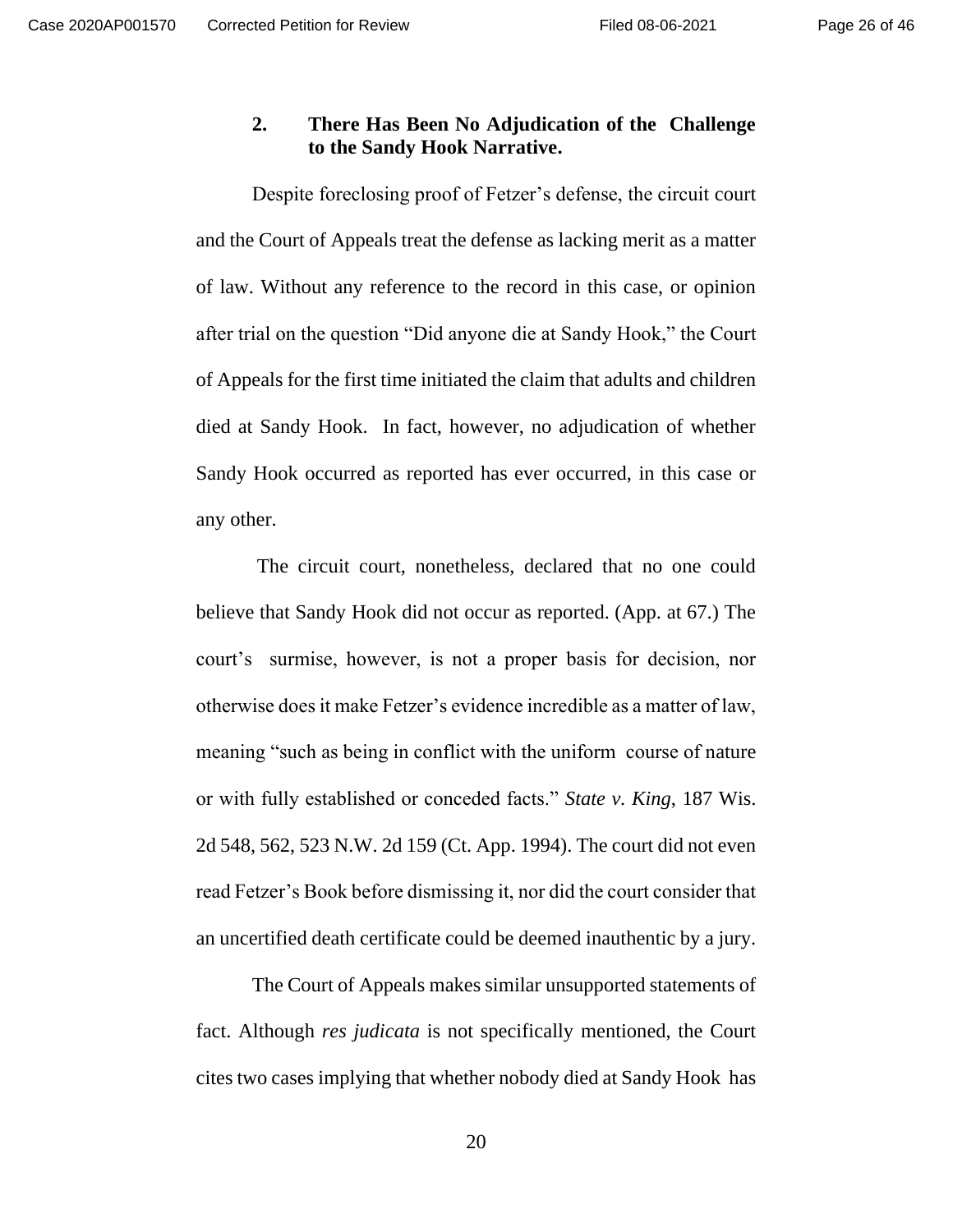been finally decided in other legal actions. *Jones v. Helsin*, No. 03- 19-00811-CV-2020 WL 1452025, at \*1 and \*4 (Tex. Ct. App. 2020) and *Soto v. Bushmaster*, 202 A.2d 262 (2019).) No attempt to prove that nobody died at Sandy Hook was made in either case, and quotes that people died at Sandy Hook from those cases constitute nonbinding *dicta* as to the present case.

Each case brought before a court needs to be tried on the basis of its independent merits. Here, Fetzer was able to collate substantial proof in the Sandy Hook Book. Other evidence he would have presented included confirmation given to Paul Preston by Obama administration officials in the Department of Education that no children had been harmed at Sandy Hook during a drill to promote gun control.

Other potential evidence included a critique of the "official report" on Sandy Hook by Danbury State Attorney Stephen Sedensky III, which fails to establish a causal nexus to connect the alleged Sandy Hook shooter, Adam Lanza, to the death of his mother or the alleged victims at Sandy Hook. This critique is included in Chapter 11 of the Sandy Hook book, co-authored by Fetzer and Kelley Watt, in which one of the alleged defamations is found.

 The Supreme Court should consider this case from the same perspective as if a claim has been summarily dismissed, because that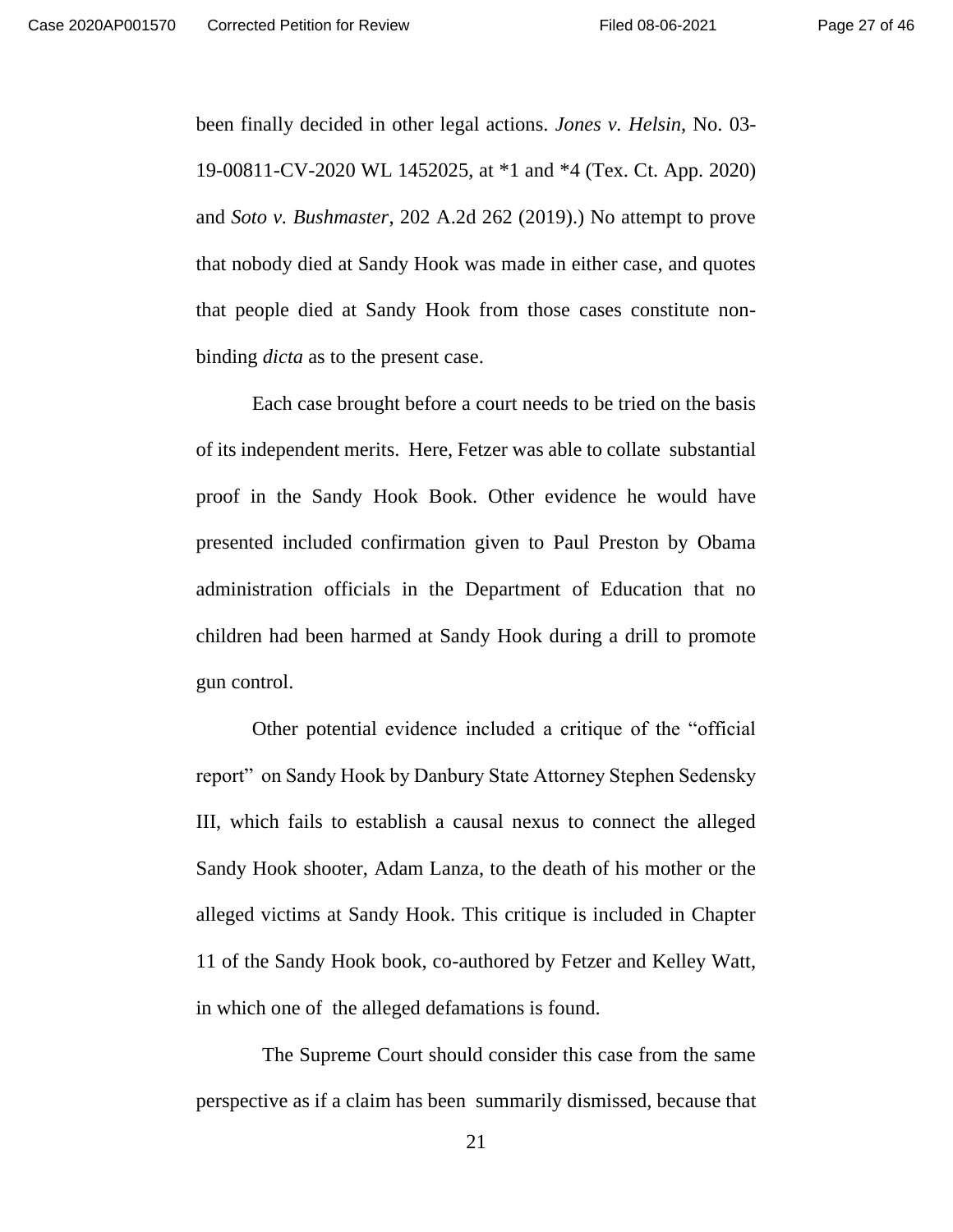is effectively what has happened. Foreclosing Fetzer from pursuing his line of defense without an opportunity to be meaningfully heard violates the fundamental requisite of due process. *Neylan v. Vorwald*, 124 Wis. 2d 85, 95, 368 N.W. 2d 648 (1985).

## **B. COMPLAINTS THAT IMPLICATE SPEECH SHOULD BE LIBERALLY CONSTRUED TO REQUIRE CONSTITUTIONALLY MANDATED PROOF OF NEGLIGENCE.**

<span id="page-27-1"></span><span id="page-27-0"></span>1. First Amendment Precludes Liability Without Fault.

The circuit court granted Pozner's motion for partial summary judgment, determining that Fetzer was liable for defamation. In so ruling, the court first discussed whether Pozner was a public figure. Pozner's status as a public or private figure determined whether malice must be proved. During argument before the court, Fetzer appearing pro se conceded that Pozner was not a public figure, which thereby resolved the malice question, as well as a pending discovery motion.

The circuit court, nonetheless, erred by granting Pozner's motion for partial summary judgment without considering whether Fetzer was negligent. The court found liability without fault based on the concession that Pozner was a private-figure plaintiff. The court's conclusion constituted a manifest error of law by failing to recognize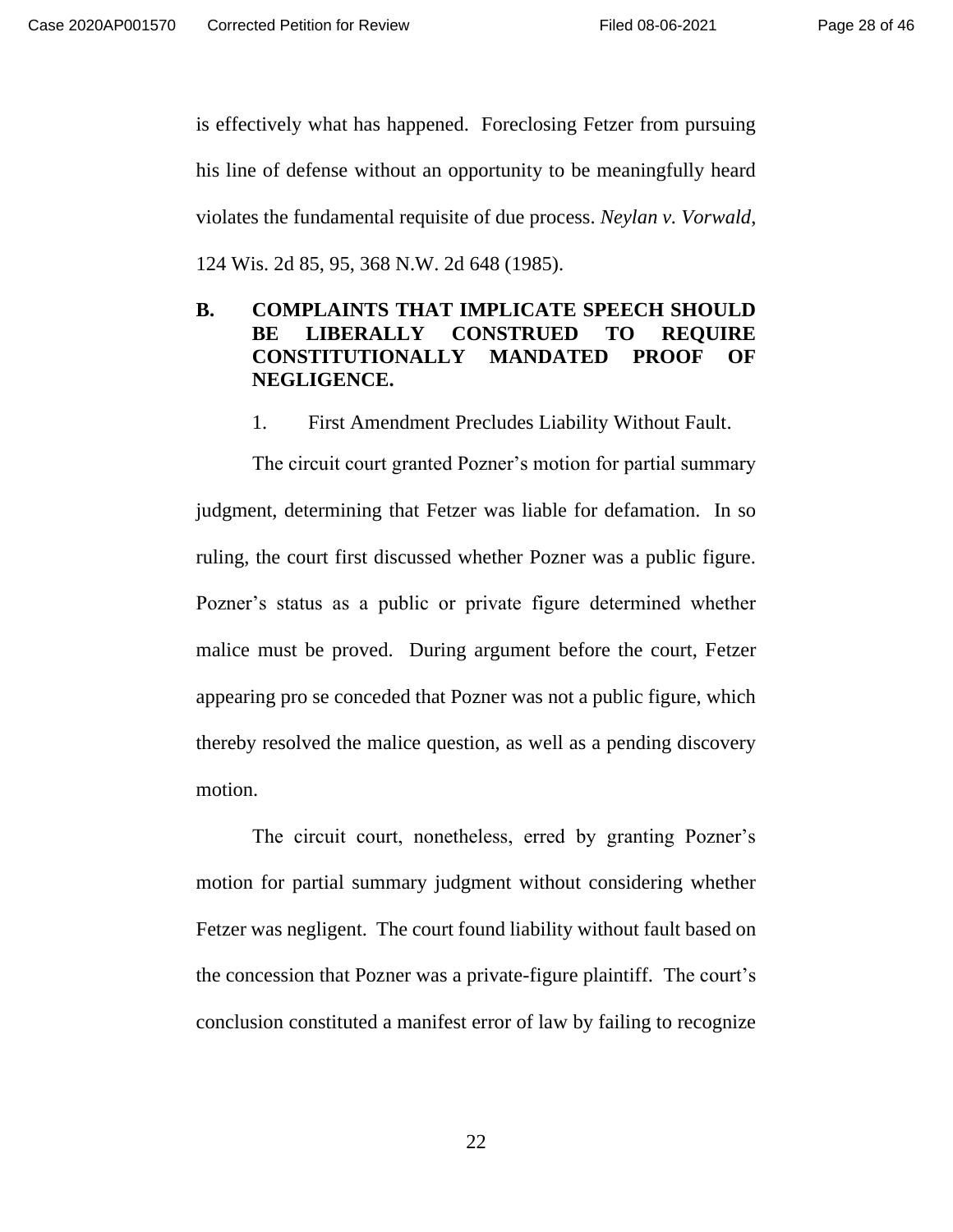and apply controlling precedent that requires proof of negligence as an essential element of Pozner's claim, independent of malice.

The Wisconsin Supreme Court, in *Denny v. Mertz*, 106 Wis. 2d 636, 318 N.W. 2d 141 (1982), recognized the constitutional requirement, established in *Gertz v. Robert Welch, Inc.*, 418 U.S. 323, 347 (1974), that liability for defamation requires proof of fault by a media defendant. The Court held that a private individual must prove that a media defendant was negligent in broadcasting or publishing a defamatory statement. Id. at 656.

Proof of negligence was an essential element of Pozner's case pursuant to Denny. It was not an affirmative defense, as the lower courts imply. Instead, it is the plaintiff's burden to prove in a defamation suit that a defendant's conduct satisfies a certain standard of fault; this burden does not create an affirmative defense that must be plead. *Cf. Snead v. Redland Aggregates, Ltd.*, 998 F. 2d. 1325, 1329 n. 5 (5th Cir. 1993). As the party seeking summary judgment, therefore, Pozner had the burden to establish the absence of a disputed issue as to all material facts, including negligence. *Grams v. Boss*, 97 Wis. 2d 332, 338, 294 N.W. 2d 473 (1980). He did not do so.

Fetzer, moreover, undeniably did not abandon his claim to be a journalist or member of the media. Pozner's own counsel emphatically acknowledged this fact at the Final Pretrial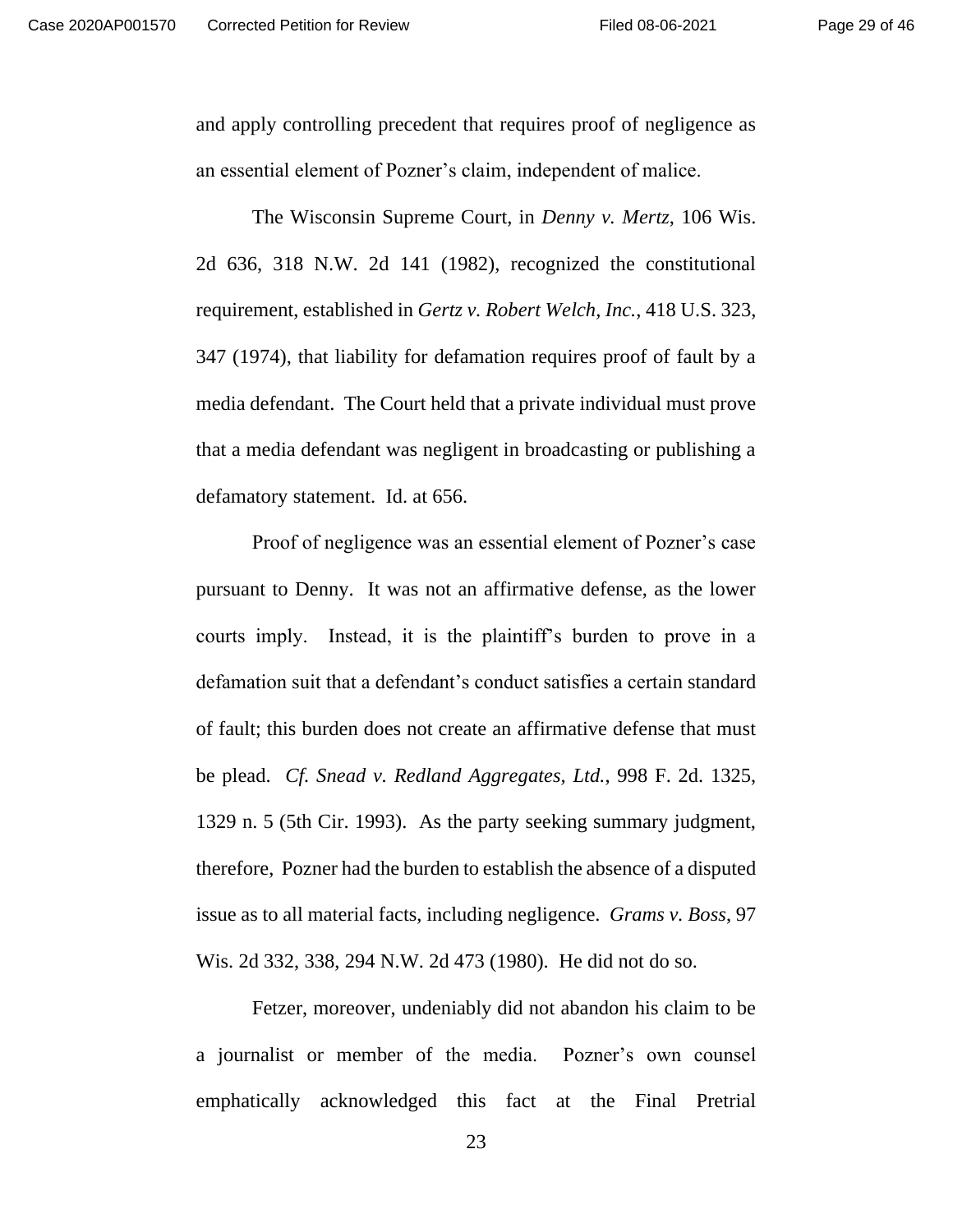Conference.(R.309 at 24-25.) Pozner's pleadings also establish Fetzer's media or journalist status. In his Complaint, Pozner alleges that Fetzer is an editor of the book "Nobody Died at Sandy Hook." (R.1 at ¶ 3.) Pozner also alleges that Fetzer is a co-author of Chapter 11 in the referenced Book. (Id.) Finally, Pozner also alleged that Fetzer has made false claims against Pozner on one or more blog posts. (Id., ¶ 18). In addition to his Complaint, Pozner submitted evidence and argument supporting Fetzer's media or journalist credentials. (See R.102 at 17-18 and 20-21; R.172 at 3.) Fetzer also submitted a brief to the circuit court detailing his background and credentials as an investigative reporter. (R. 215 at 1-7.) Even the circuit court referred to Fetzer as a journalist. (R.310 at 87.)

The circuit court, therefore, granted summary judgment as a result of a manifest error of law, i.e., without considering fault as a necessary element of Pozner's case. The court has effectively prosecuted a book and its editor in violation of well-settled law. *Roth v. United States*, 354 U.S. 470, 487 (1937); *NAACP v. Button*, 371 U.S. 415 (1963), From the *Palmer Raids to the Patriot Act, a History of the Fight for Free Speech in America*, Christopher M. Finan, Beacon Press, Boston, MA, 02108-2892, (May 1, 2008) ISBN 0807044296.

24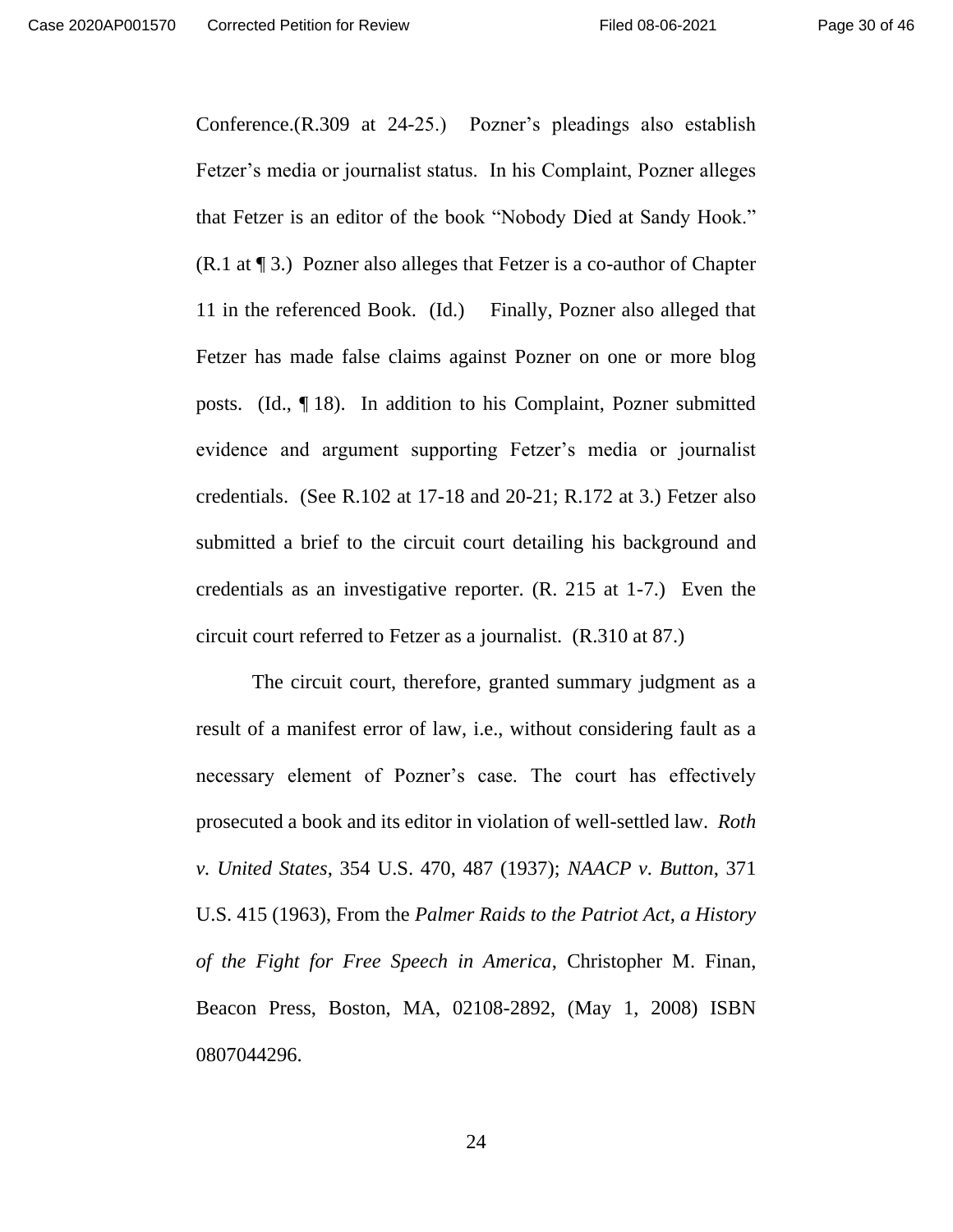Summary judgment is only appropriate if a party is entitled to judgment in his favor as a matter of law. Wis. Stat. § 802.08(2). Here, Pozner was not entitled to summary judgment on the issue of liability without proof of fault, i.e., negligence. Pozner, in fact, did not even move for summary judgment on the issue of negligence, or otherwise raise or argue the issue. The court and the parties, however, including Fetzer pro se, overlooked the prima facie requirements of Denny at the time of summary judgment consideration.

The circuit court further erred by subsequently refusing to vacate summary judgment on liability after the issue was raised. The court initially reasoned that Fetzer failed to establish that he is a media defendant. The record is clear, however, from Pozner's first pleading and thereafter, that Fetzer qualifies as media. After all, the claimed defamation in this case occurred in the context of an entire book about Sandy Hook, as well as in a public blog.

The circuit court also wrongly concluded that Fetzer implicitly agreed to be treated as a private-person-defendant when he stipulated that Pozner was not a public figure. Fetzer's concession to treat Pozner as a private-person-plaintiff did not include any discussion, notice or agreement that Pozner would then not have to prove negligence.

25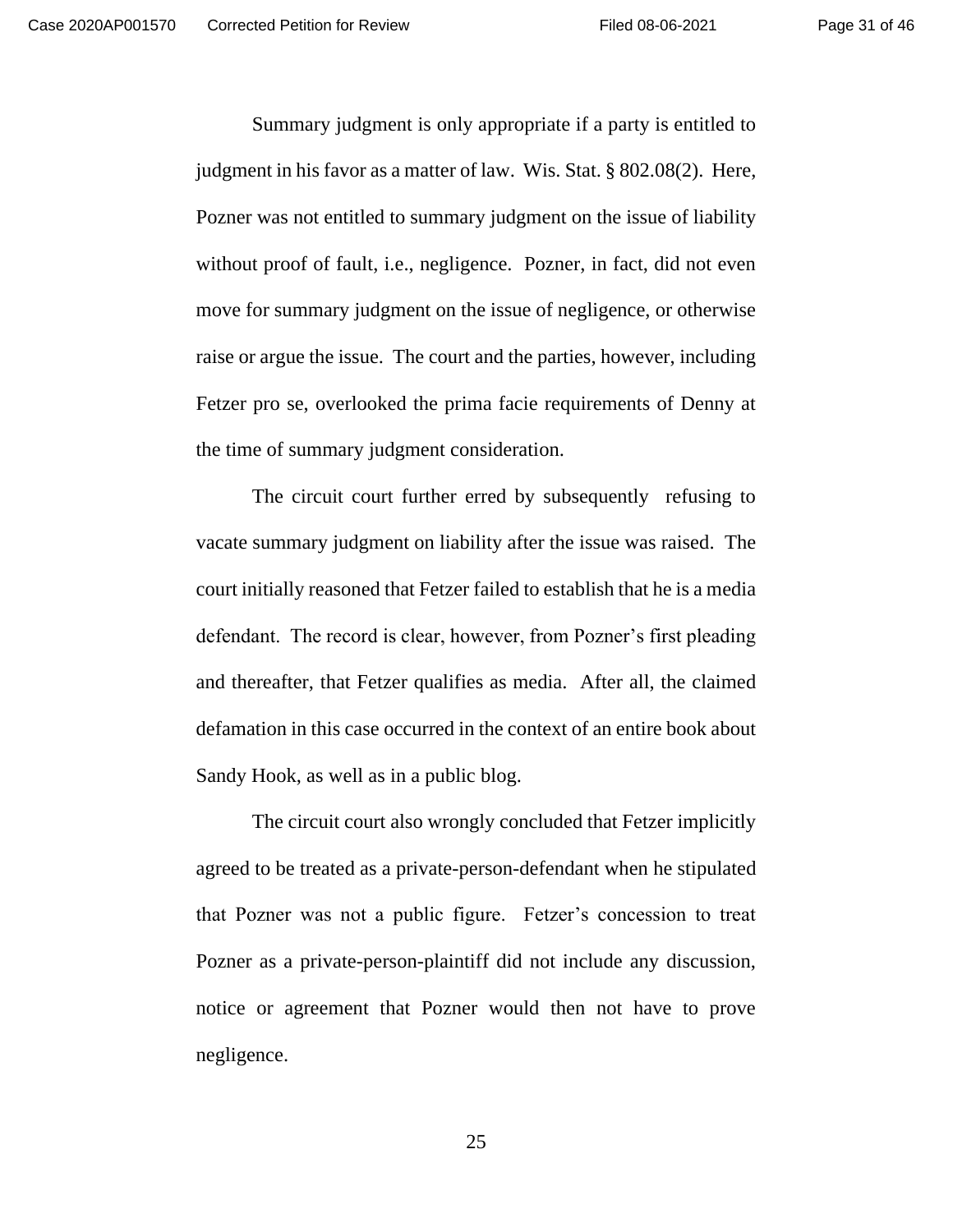The circuit court also mistakenly conflated malice and negligence. They are distinct concepts with unique elements of proof. Negligence requires proof that the defendant failed to exercise reasonable care. *Grams*, 97 Wis.2d at 656. By contrast, malice is not determined by whether a reasonably prudent person would have published the challenged statements in suit. *Torgerson v. Journal/Sentinel, Inc.*, 210 Wis. 2d 525, 542, 563 N.W. 2d 472 (1997). Even failure to investigate adequately does not constitute actual malice. Id.

Finally, the circuit court improperly attempted to cure its prior oversight by purporting to rule that Fetzer was negligent as a matter of law. The negligence issue was never argued by Pozner, and the issue was not briefed, argued or intimated at the prior summary judgment hearing. In these circumstances, the court, in the interest of fairness and due process, should have provided Fetzer notice and an opportunity to be heard. Due process requires notice reasonably calculated to afford an opportunity to be heard and in a meaningful manner. See *State ex rel. Schatz v. McCaughtry*, 256 Wis. 2d 770, 777-78, 650 N.W. 2d 67 (Ct. App. 2002).

The Court of Appeals, for its part, concluded that Fetzer waived the circuit court's failure to consider the issue of negligence by not raising the issue as an affirmative defense. The Denny decision,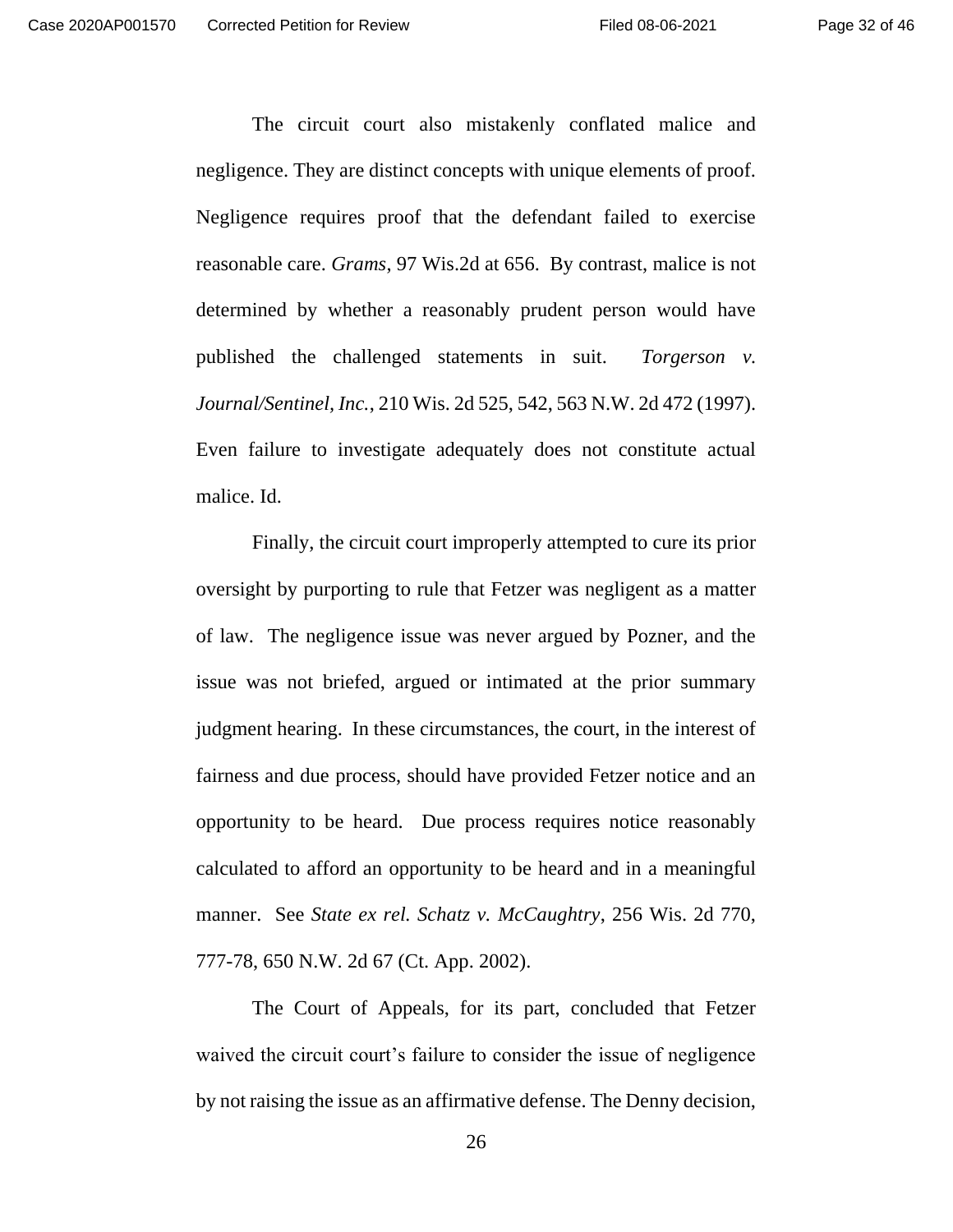however, holds that negligence is a necessary element of the Plaintiff's case-in-chief. This element of proof is not an affirmative defense as to which Fetzer had the burden of proof. His media status, nonetheless, was fully known and conceded.

The Court of Appeals also incorrectly reasoned that Fetzer waived the right to appellate review of the *Denny* issue by not raising the issue in the circuit court. The Court of Appeals relied on decisions where an appeal issue was never raised in the circuit court. This is not such a case, however, as Fetzer did raise the issue in the circuit court. (App. at 62.)

<span id="page-32-0"></span>2. Negligence Is An Essential Element of a Speech Case Involving a Media Defendant, Proof of Which Circuit Courts Should Liberally Require When Considering Summary Judgment.

The lower courts are apparently uncertain how to handle the *Denny* negligence requirement as a necessary element of a plaintiff's prima facie case involving speech. As in the present case, courts are misconstruing Denny as establishing negligence merely as an affirmative defense in cases involving media defendants. As a result, when conducting a summary judgment analysis, courts are not preemptively treating negligence as an element of a plaintiff's casein- chief. The nuance was compounded in this case because Fetzer appeared at that time pro se.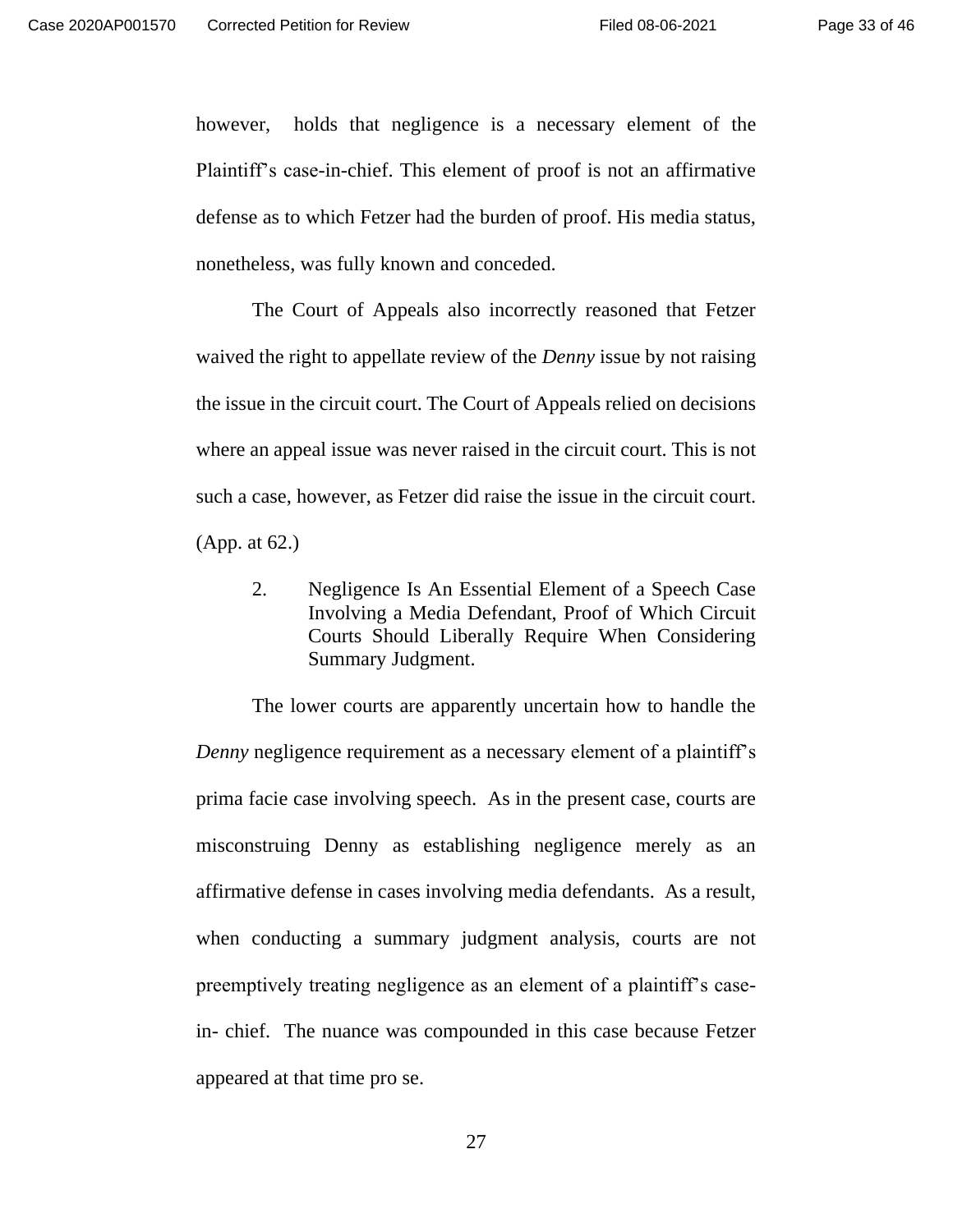Circuit courts do have an independent obligation to identify issues when considering a summary judgment motion. "The court must initially examine the pleadings to determine whether a claim has been stated and whether a material issue of fact is presented." *Grams*, 97 Wis. 2d at 338. In such an examination, the pleadings are to be given a reasonable and liberal construction. *Capt. Soma Boat Line, Inc. v. City of Wisconsin Dell*s, 56 Wis. 2d 838, 842, 203 N.W. 2d 369 (1973). How to apply this otherwise standard procedure to the negligence requirement imposed on plaintiffs in speech cases is being misconstrued in the lower courts.

The basis for requiring negligence as an element of a plaintiff's case-in-chief, under *Denny*, derives from the First Amendment. The requirement should not be casually dismissed. The Supreme Court, therefore, should clarify for circuit courts that complaints implicating speech be liberally construed to require compliance with the *Gertz* prohibition on liability without fault. Such a rule is all the more important, moreover, in cases involving pro se defendants. Circuit courts have an obligation to give a liberal construction to a pro se litigant's submissions. Cf. *State ex rel. Harris v. Smith*, 220 Wis. 2d 158, 164, 582 N.W. 2d 131 (Ct. App. 1998).

The circuit court should have identified the negligence issue in this case from Pozner's Complaint, as well as other pleadings. The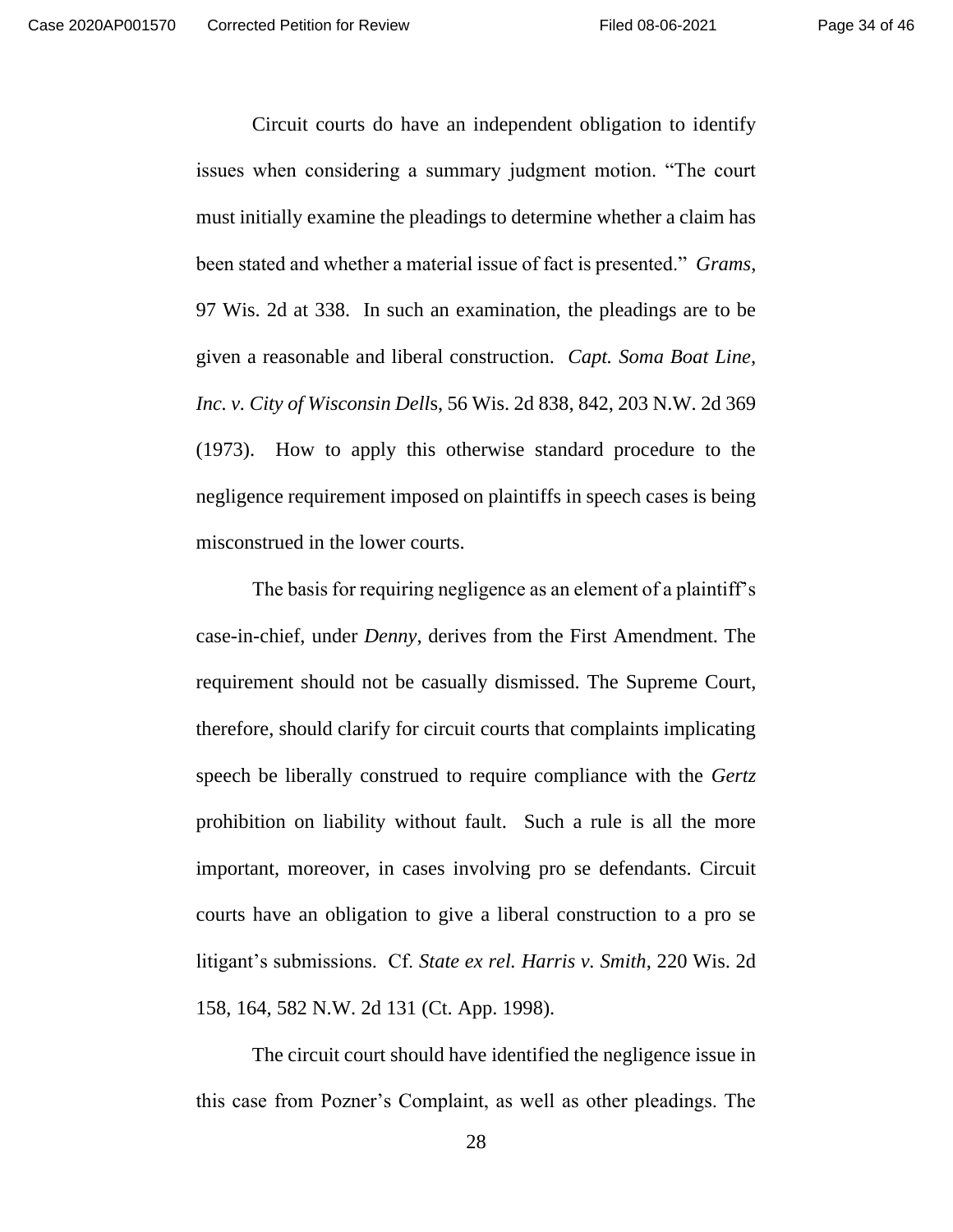court then should have required undisputed proof of negligence as a predicate for summary judgment. Because Pozner did not address this issue in his motion, the court ultimately should have denied summary judgment in his favor. As the non-movant, moreover, the court should have liberally construed Fetzer's submissions in opposition to summary judgment, drawing all reasonable inferences in his favor, including the opinions of 2 forensic document examiners offered into evidence by Fetzer, which the court dismissed merely "as someone else's opinion." (R. 231 at 163.) *Strasser v. Transtech Mobile Fleet Serv., Inc.*, 2000 WI 87, ¶56, 236 Wis. 2d 435, 613 N.W. 2d 142. Here, the circuit court and the Court of Appeals both erred by drawing inferences in favor of Pozner, the movant.

## **C. THE SUPREME COURT SHOULD RECOGNIZE A HEIGHTENED STANDARD FOR SPEAKER LIABILITY FOR THREATS AND HARASSMENT PERPETRATED BY THIRD-PARTIES.**

## <span id="page-34-1"></span><span id="page-34-0"></span>**1. The First Amendment Requires Proof of Incitement.**

The United States Supreme Court has recognized that incitement by speech may be actionable, but more than a public audience is required. In *Brandenburg v. Ohio*, 395 U.S. 444, 447, 89 S. Ct. 1827, 23 L. Ed. 2d 430 (1969, the Supreme Court decided the seminal incitement case. The *Brandenburg* test has three key elements: (1) intent (embodied in the requirement that such speech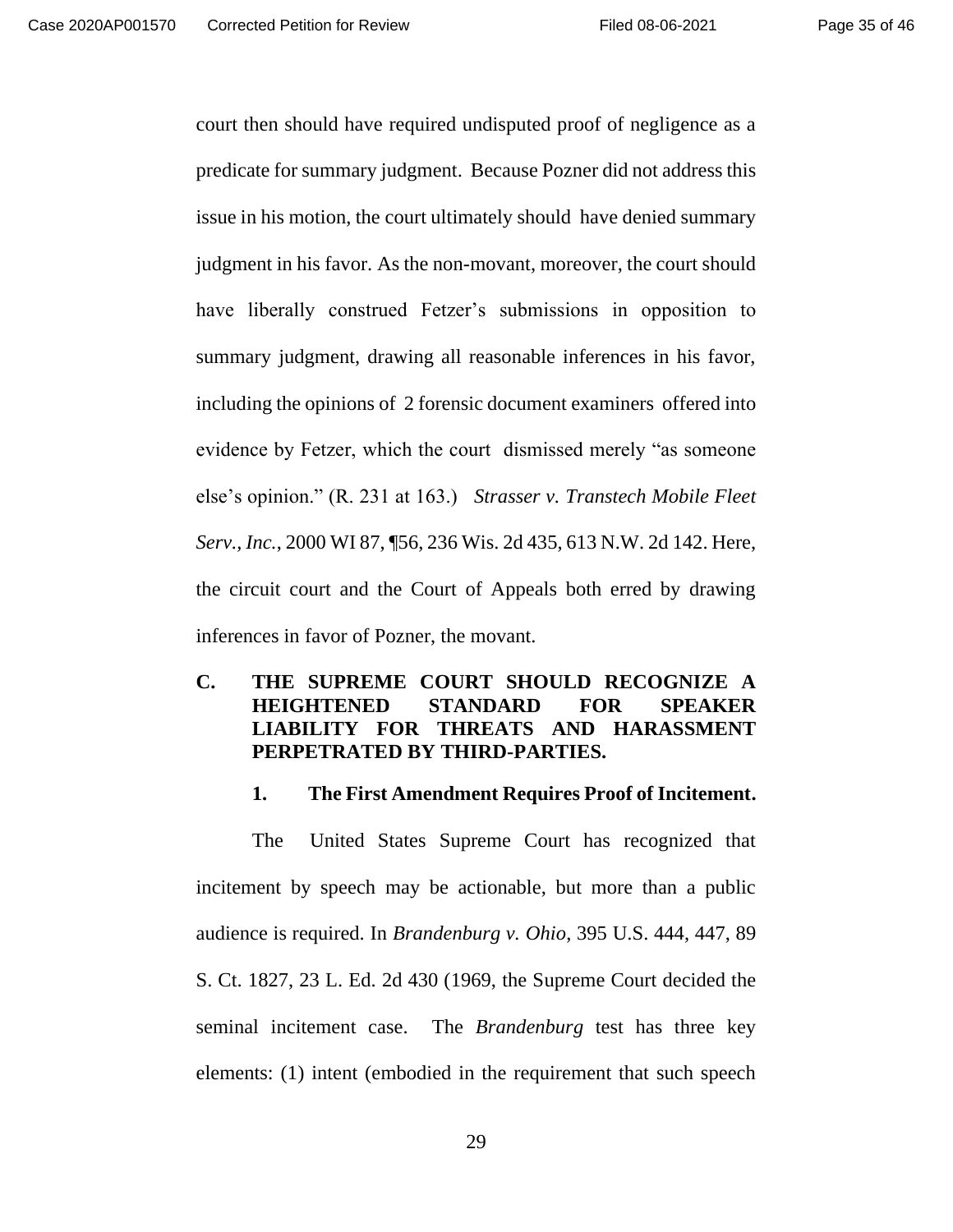should be directed to inciting or producing lawless action); (2) imminence (embodied in the phrase "imminent lawless action"); and (3) likelihood (embodied in the phrase "is likely to incite or produce such action"). Here, Fetzer's statements undeniably do not meet the standard for incitement.

An intent requirement is necessary pursuant to Brandenburg to prevent incitement from imposing strict liability on speakers. Strict liability offenses chill speech. Including an intent component in Brandenburg, therefore, thus protects against "the accidental inciter – the speaker whose language triggers a riot, but who had no intent to incite such lawlessness." Giles, Susan M., "*Brandenburg v. State of Ohio: An 'Accidental' Too Easy*") and "*Incomplete Landmark Case*," 38 Cap. U. L. Rev. 517, 523 (2010). The Seventh Circuit recognized this principle in *American Booksellers Ass'n, Inc. v. Hudnut*, 771 F. 2d 323, 333 (7th Cir. 1985):

A law awarding damages for assaults caused by speech also has the power to muzzle the press, and again courts would place careful limits on the scope of the right. Certainly no damages could be awarded unless the harm flowed directly from the speech and there was an element of intent on the part of the speaker, as in Sullivan and Brandenburg.

<span id="page-35-0"></span>**2. Public Policy Compels a Heightened Standard of Liability for Speech That allegedly Causes Third Party Lawlessness.**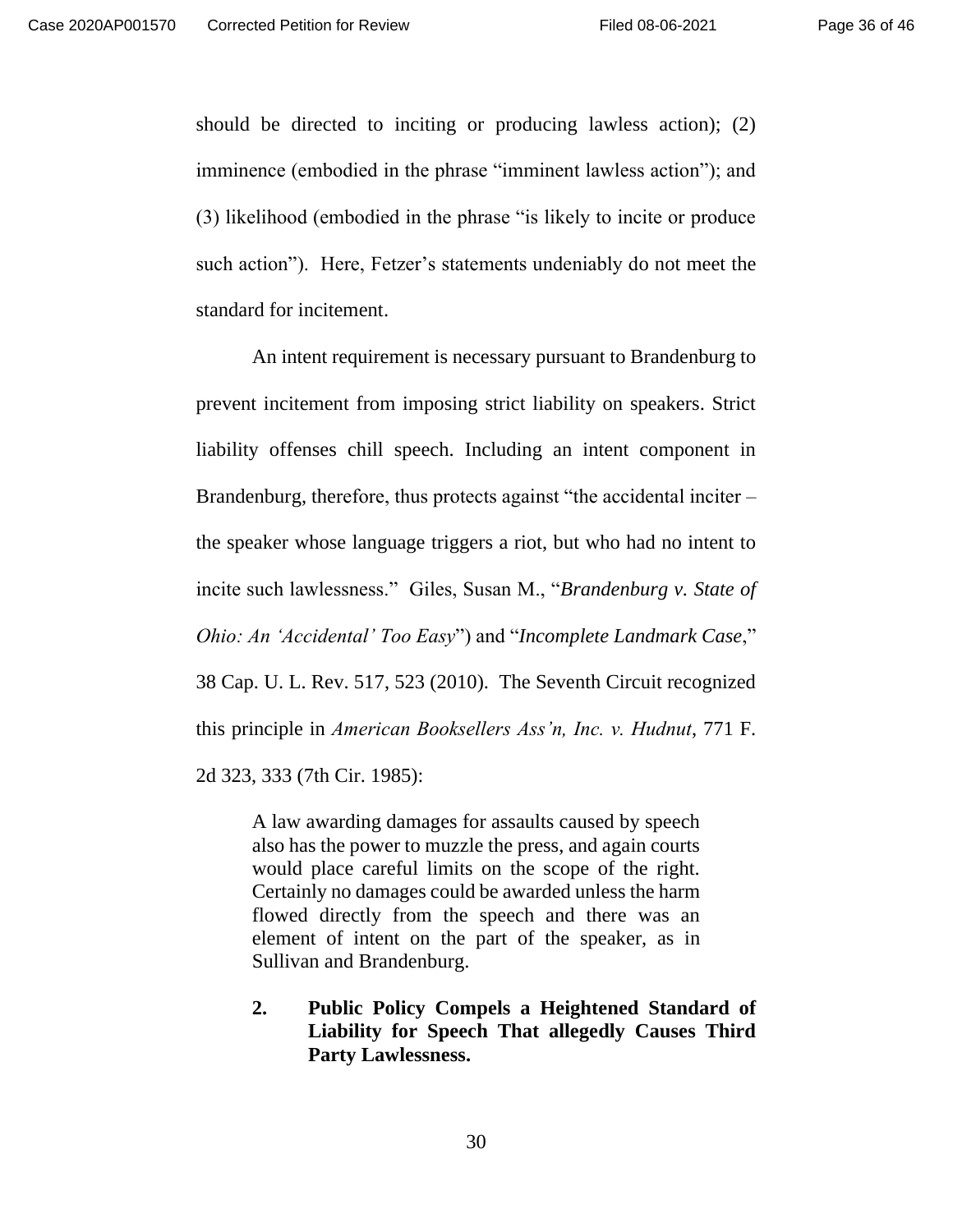Six public policy factors bear upon ultimate liability, even in the face of proven or assumed wrongdoing, including: (1) the injury is too remote from the wrongful act; (2) the recovery is wholly out of proportion to the culpability of the tortfeasor; (3) the harm caused is highly extraordinary given the wrongful act; (4) recovery would place too unreasonable a burden on the tortfeasor; (5) recovery would be too likely to open the way to fraudulent claims; and (6) recovery would enter into a field that has no sensible or just stopping point. *Hornbeck v. Archdiocese of Milwaukee*, 2008 WI 98, ¶ 49, 313 Wis. 2d 294, 752 N.W. 2d 862. A court may refuse to impose liability on the basis of any of these factors. Id. The better practice, moreover, is to submit a case to the jury before determining whether any of these public policy considerations preclude liability. *Alvarado v. Sersh*, 2003 WI 55, ¶ 18, 262 Wis. 2d 74, 662 N.W. 2d 350.

The public policy issue in this case concerns the appropriate standard to apply when considering liability for (1) speech that (2) a third party allegedly read, and (3) who then allegedly committed intentional acts of lawlessness.

To hold a speaker liable for the intervening or superseding intentional acts of a third party simply because the third party read or heard a speaker's statements would enter into a field that has no sensible or just stopping point; would place too unreasonable a burden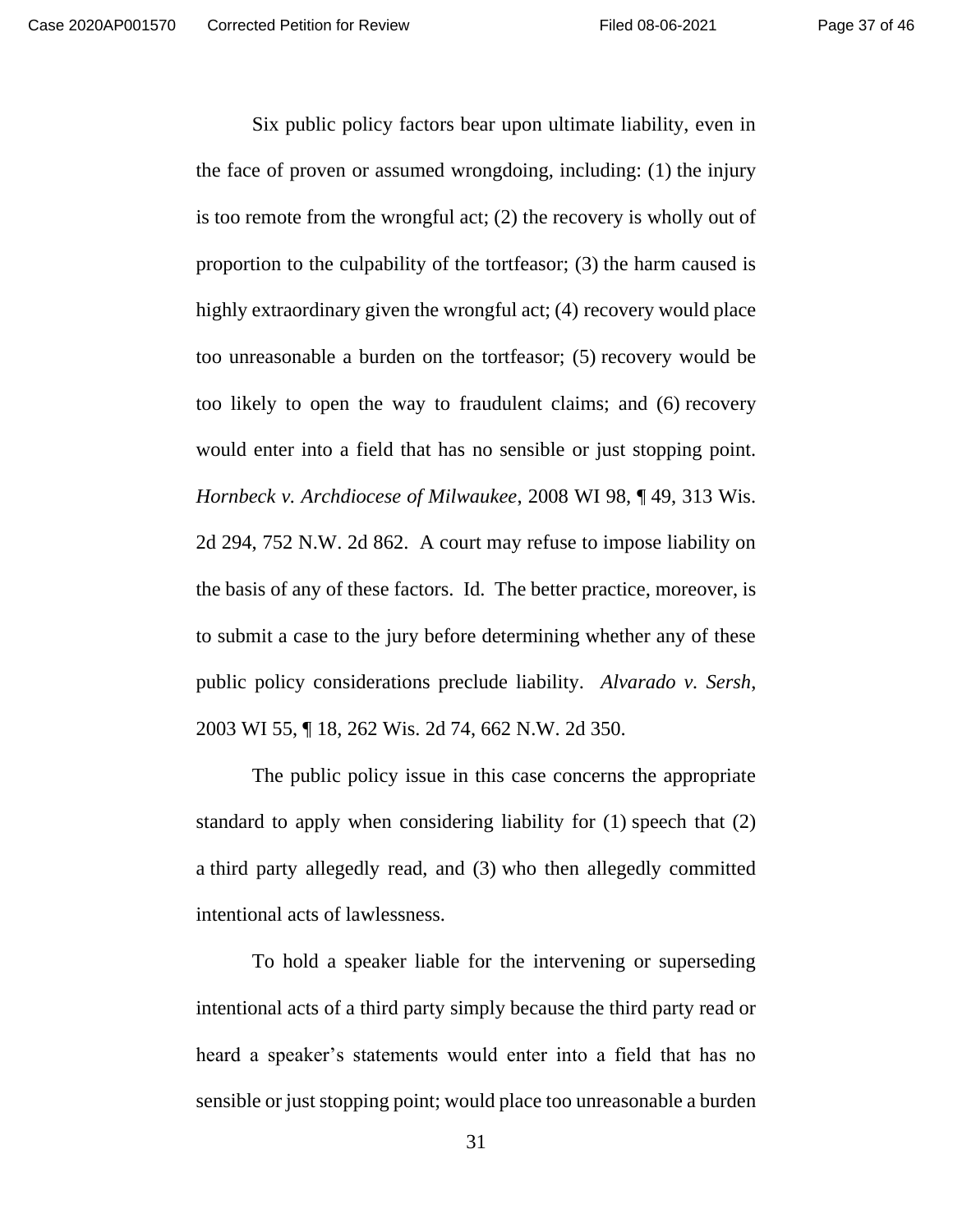on the speaker; would be wholly out of proportion to the culpability of the speaker; and would be too remote from the speaker's own actions. Without such a standard, even a reporter for NPR, or CNN, or FOX News, is constantly at risk of liability whenever a third party acts intentionally to harm someone after hearing or reading a reported story.

Without a heightened standard for incitement, the chain of causation between speech without action and third-party intentional tortfeasors becomes too remote to impose liability. Such remoteness goes to the question of proximate cause. "When a court precludes liability based on public policy factors, it is essentially concluding that despite the existence of cause-in-fact, the cause of the plaintiff's injuries is not legally sufficient to allow recovery." *Fandrey ex rel v. American Family Mut. Ins. Co.*, 2004 WI 62, ¶ 13, 272 Wis. 2d 46, 680 N.W. 2d 345.

An intervening or superseding intentional or criminal act typically precludes liability for those more remote in the chain of causation. Intervening intentional or criminal acts do not always preclude liability, such as when an actor at the time of his wrongful act realized or should have realized the likelihood that a situation might be created that a third person might avail himself to commit a tort or crime. *Tobias v. County of Racine*, 179 Wis. 2d 155, 162-3,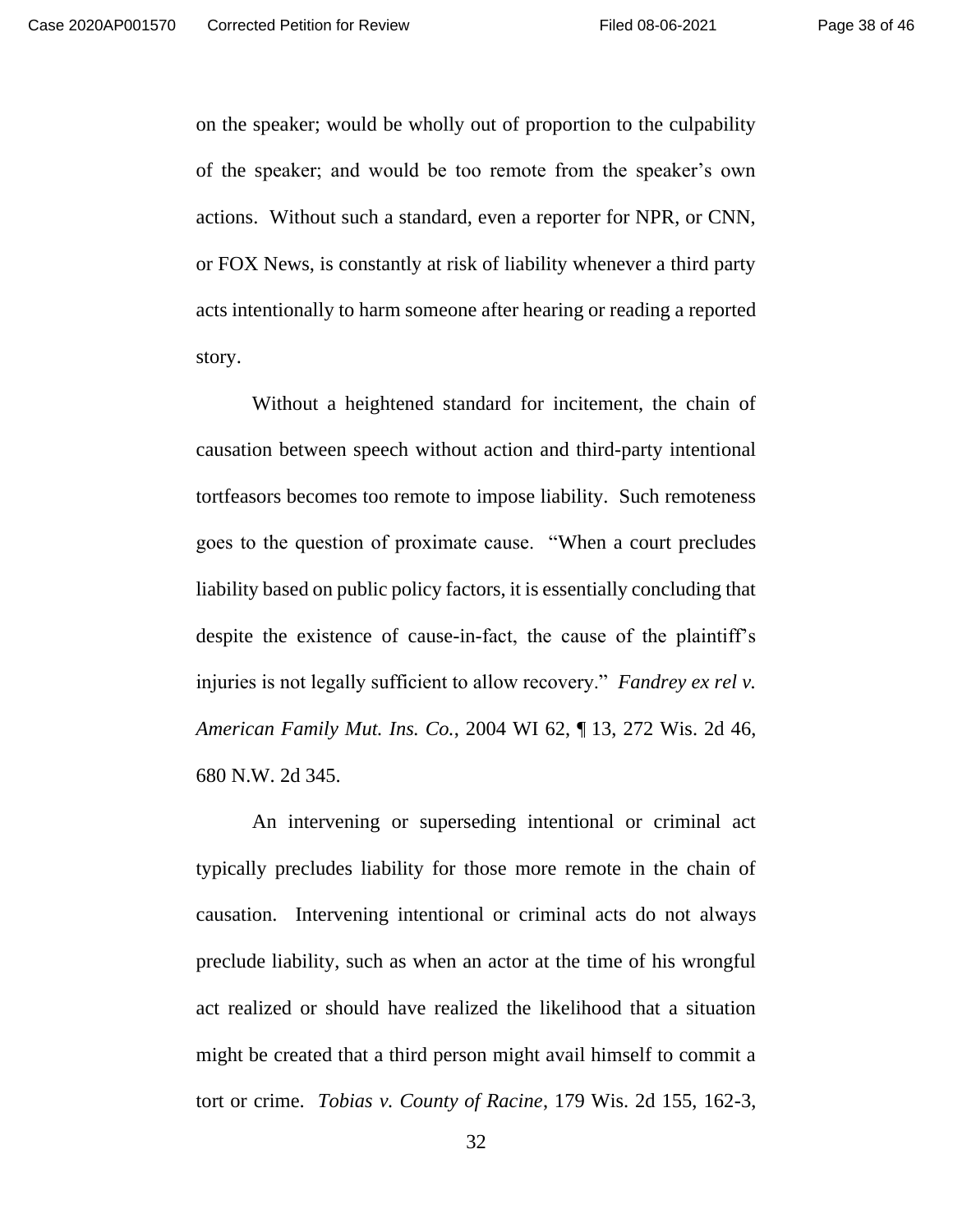507 N.W. 2d 340 (Ct. App. 1993). The Tobias standard, however, is not easily applicable to a speech case, which does not create a situation that a third person might avail himself of in order to commit a tort or crime. Determining a standard applicable to speech without conduct, therefore, is an important and unresolved issue in Wisconsin.

The United States Supreme Court's Brandenburg standard provides a tested, workable and accepted test for identifying culpable speech that incites lawlessness. It is not a strict liability standard but allows for possible speaker liability in cases of active, intentional and imminent incitement, not present here.

The Court of Appeals avoided the public policy issue raised by Fetzer on grounds that he waived his concerns by not objecting to evidence of third-party actions and/or requesting an appropriate instruction. The issue, however, is not one of admissibility, jury instruction, or sufficiency of the evidence. The analysis of public policy assumes that all of the elements of a claim are proved. Sufficiency of the evidence, therefore, is not at issue from a public policy perspective, nor cause-in-fact. Contrary to the Court of Appeals analysis, however, legal proximate cause should be considered even for alleged reputational damages.

The Supreme Court's public policy analysis is separate from determining liability under the principles applicable to a particular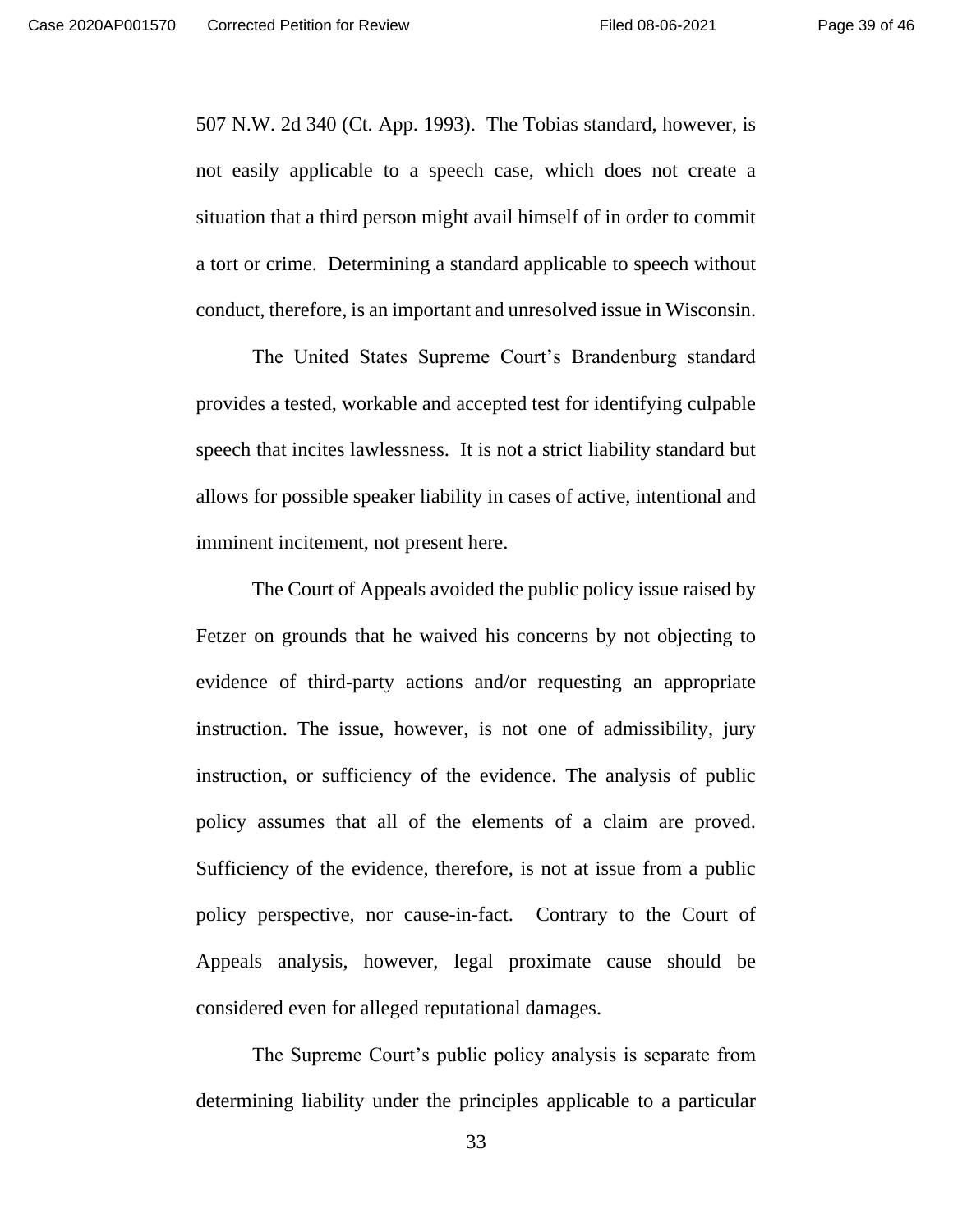cause of action. See *Ladewig ex rel. Grischke v. Tremmel*, 336 Wis.2d 216, 223-24, 802 N.W. 2d 511 (Ct. App. 2011). See also *Nichols v. Progressive Northern Insurance Company*, 308 Wis. 2d 17, 31, 746 N.W.2s 220 (2008). Thus, before determining whether public policy considerations preclude liability, "it is usually the better practice to submit the case to the jury for development of the record." *Ladewig*, 336 Wis. 2d at 224. In fact, issues of intervening or superseding cause cannot be effectively raised as a defense without the admission of the evidence giving rise to the public policy concern.

Thus, the Supreme Court should now address the standard of liability for speech that allegedly motivates lawlessness by third parties. The issue is ripe.

## **D. THE SUPREME COURT SHOULD CLARIFY THAT THE FEASIBILITY OF AN ALTERNATIVE PURGE CONDITION FOR CONTEMPT SHOULD BE CONSIDERED BEFORE BEING IMPOSED.**

<span id="page-39-0"></span>The circuit court ordered Fetzer to pay \$650,000 as an alternative purge condition for contempt, without considering his ability to pay such an amount. The court reasoned that Fetzer could later defend against a collection action on the basis of his inability to pay. The feasibility of an alternative purge condition, however, must be determined in the first instance before such a condition is imposed.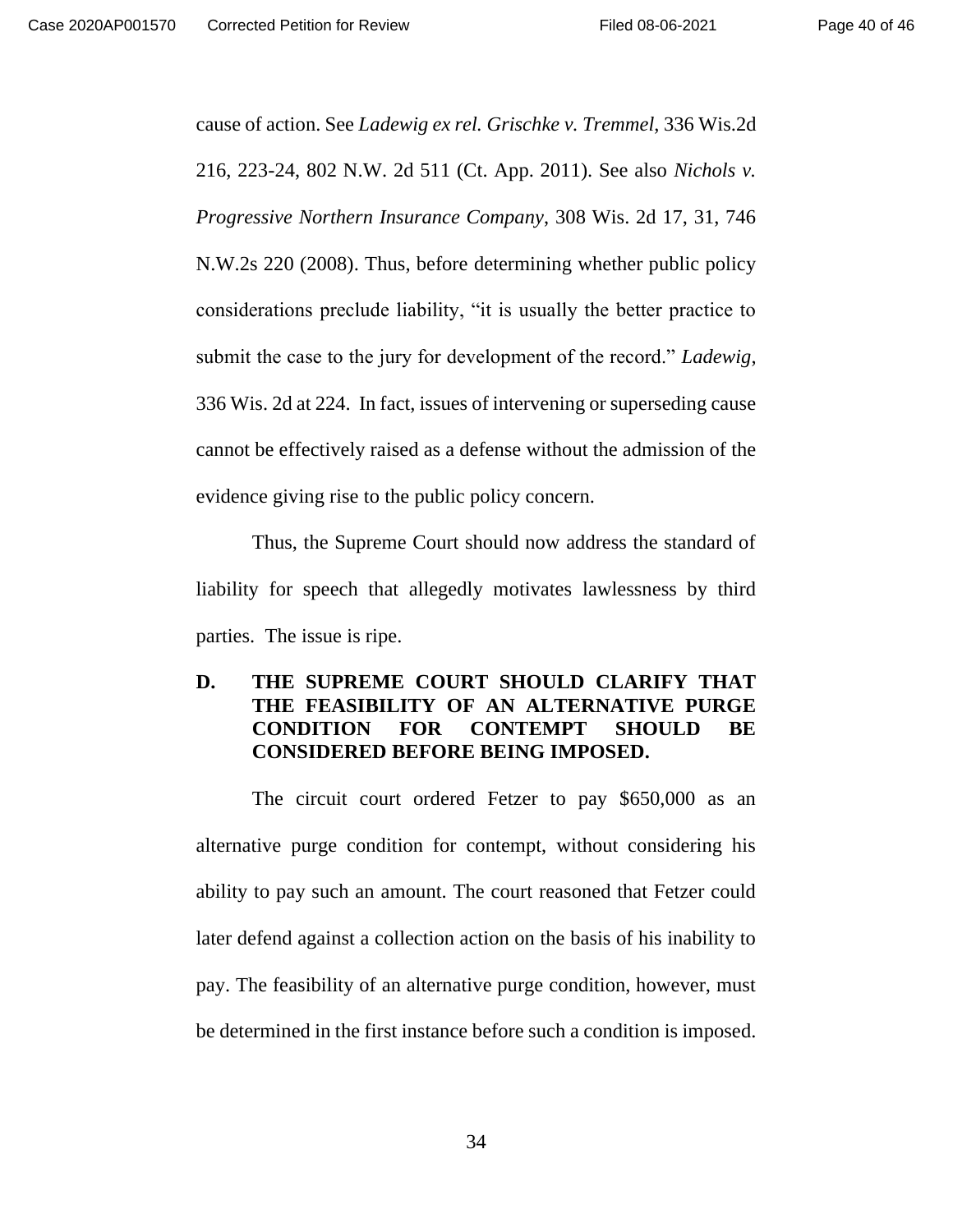Chapter 785 allows courts to impose an alternative purge condition, but that is qualified authority. *Frisch v. Henrichs*, 304 Wis. 2d 1, 31, 736 N.W. 2d 85 (2007). When a court decides to impose a purge condition outside of compliance with the original court order, several requirements must be met. "The purge condition should serve remedial aims; the contemnor should be able to fulfill the proposed purge; and the condition should be reasonably related to the cause or nature of the contempt." *Frisch* at 32, quoting *Larson v. Larson*, 165 Wis. 2d 679, 685, 478 N.W. 2d 18 (1992). *Benn v. Benn*, 230 Wis. 2d. 301, 311, 602 N.W. 2d. 65 (Ct. App. 1999); *State ex rel V.G.H. v. C.A.B.*, 163 Wis. 2d. 833, 845, 472 N.W. 2d. 839 (Ct. App. 1991).

In this case, the award of attorneys' fees for the underlying defamation action does not satisfy the requirements for an alternative purge condition. Fetzer disputes that the \$650,000 sanction in this case satisfies any of the requirements of an appropriate alternative purge condition, but for purposes of this Petition the Supreme Court is asked to consider whether feasibility of a purge condition should be presumed, until the contemnor is later brought back into court for enforcement, or whether feasibility should be considered before a sanction is imposed.

The circuit court refused to consider Fetzer's ability to pay \$650,000 as an alternative purge condition. Counsel for Fetzer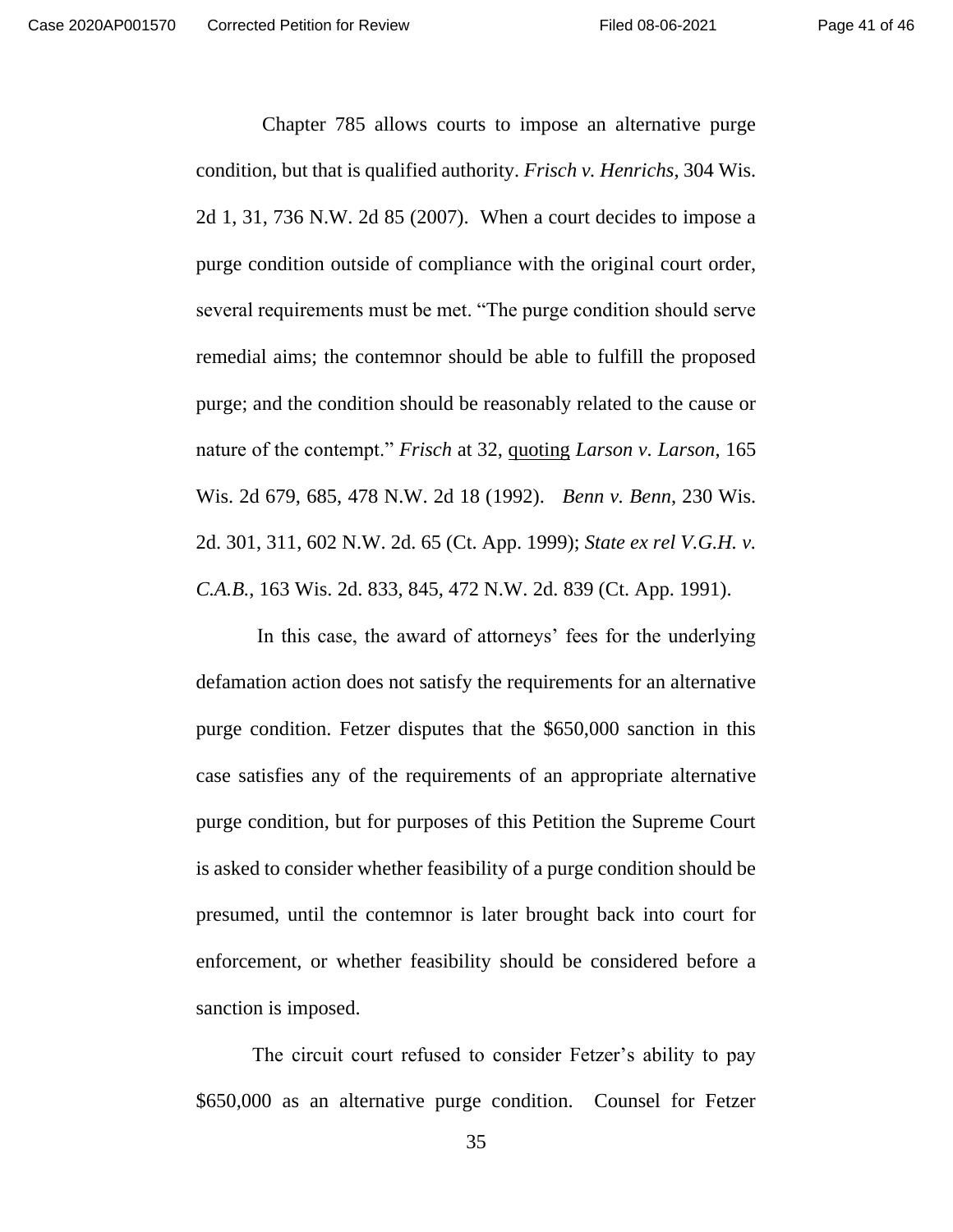inquired whether the court was making such a finding, to which the court replied that if Fetzer subsequently cannot pay the amount ordered, "then if he doesn't pay, I would have a hearing on his ability to pay. But that assumes that the creditor is not able to discharge or collect on the debt by other means." (R. 428 at 51.) The court went on to state that "if what you're saying is that, well, when am I going to get my time and date to show he's unable to pay? My response is not before the judgment is entered, but subsequently, depending on the creditor's next step in its attempt to collect said judgment." (Id.)

The Court of Appeals incorrectly concluded that Fetzer forfeited the right to a hearing on ability to pay by not initially requesting an evidentiary hearing. Fetzer does not claim in the first instance that the circuit court erred by refusing to have a hearing. The court erred by refusing to consider, at all, the ability to pay as an issue before imposing the sanction. Counsel for Fetzer raised the issue in the circuit court as a matter that the court needed to address before imposing such an impossible sanction -- and one on which Fetzer did not have the burden of proof. (R. 428 at 50.) Because the record before the court did not otherwise support Fetzer's ability to pay, the court should not have imposed the sanction. The feasibility requirement for such a sanction was not established.

36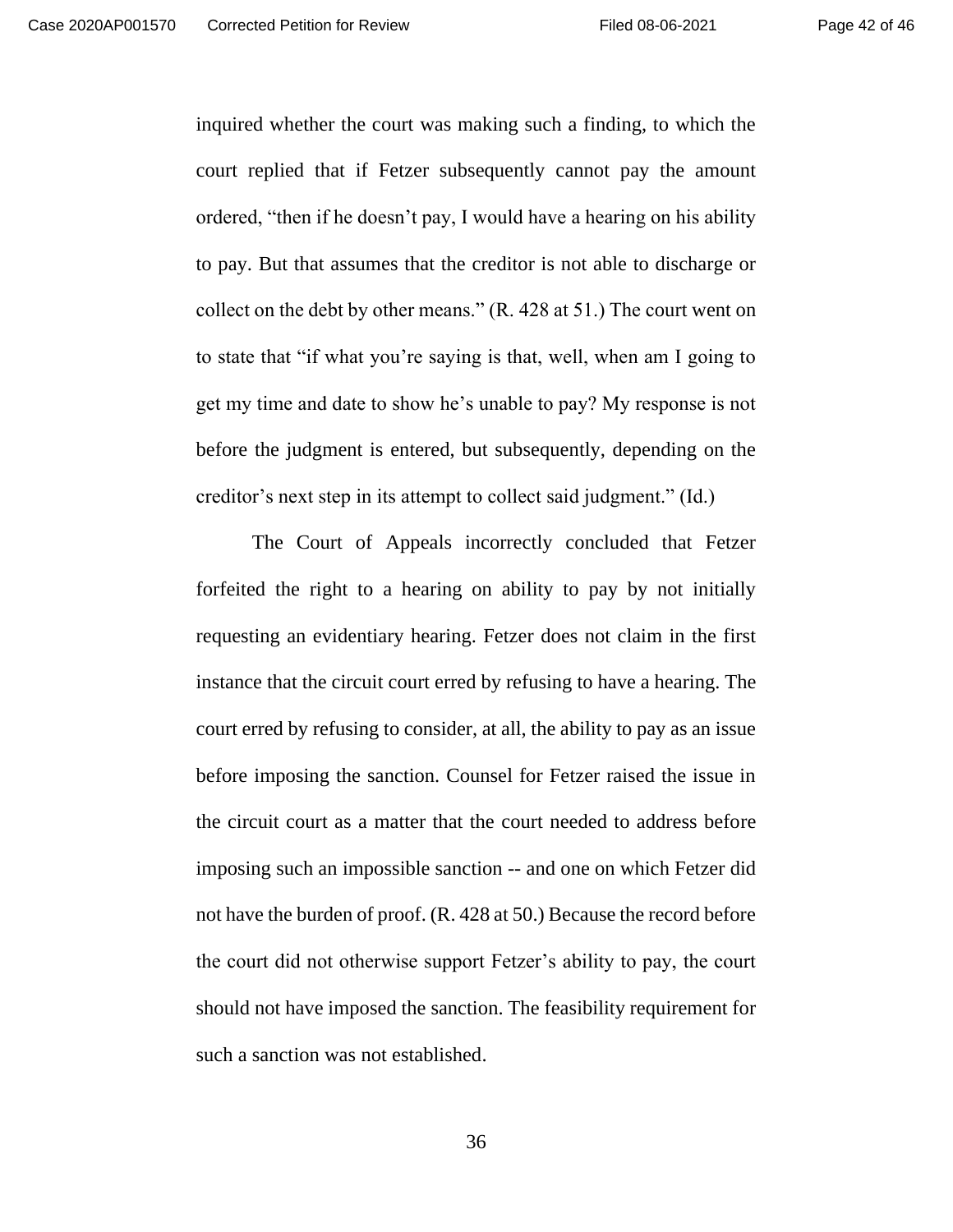The circuit court's misunderstanding of the requirements to be met before imposing an alternative purge condition should be clarified by the Supreme Court, including as to allocation of the burden of proof. The Court should also clarify that the ability to fulfill an alternative purge condition is not presumed.

### <span id="page-42-0"></span>**CONCLUSION**

Fetzer does not seek preferential treatment by the issues raised in this Petition. Instead, he seeks merely to receive consideration in court that other litigants, including defendants, are accorded. In this case, Fetzer's arguments, related to the issues raised by his Petition, have been treated dismissively. The circuit court and the Court of Appeals drew all inferences against Fetzer, including inferences from the record on summary judgment, and they misallocated the burden of proof on critical issues. Both the circuit court and Court of Appeals also steadfastly refused to consider Fetzer's public policy arguments relating to speaker liability for third-party lawlessness. As a result, the issues raised by this Petition should be resolved, and/or clarified by the Supreme Court.

For all the above reasons, the Supreme court should grant this Petition for Review.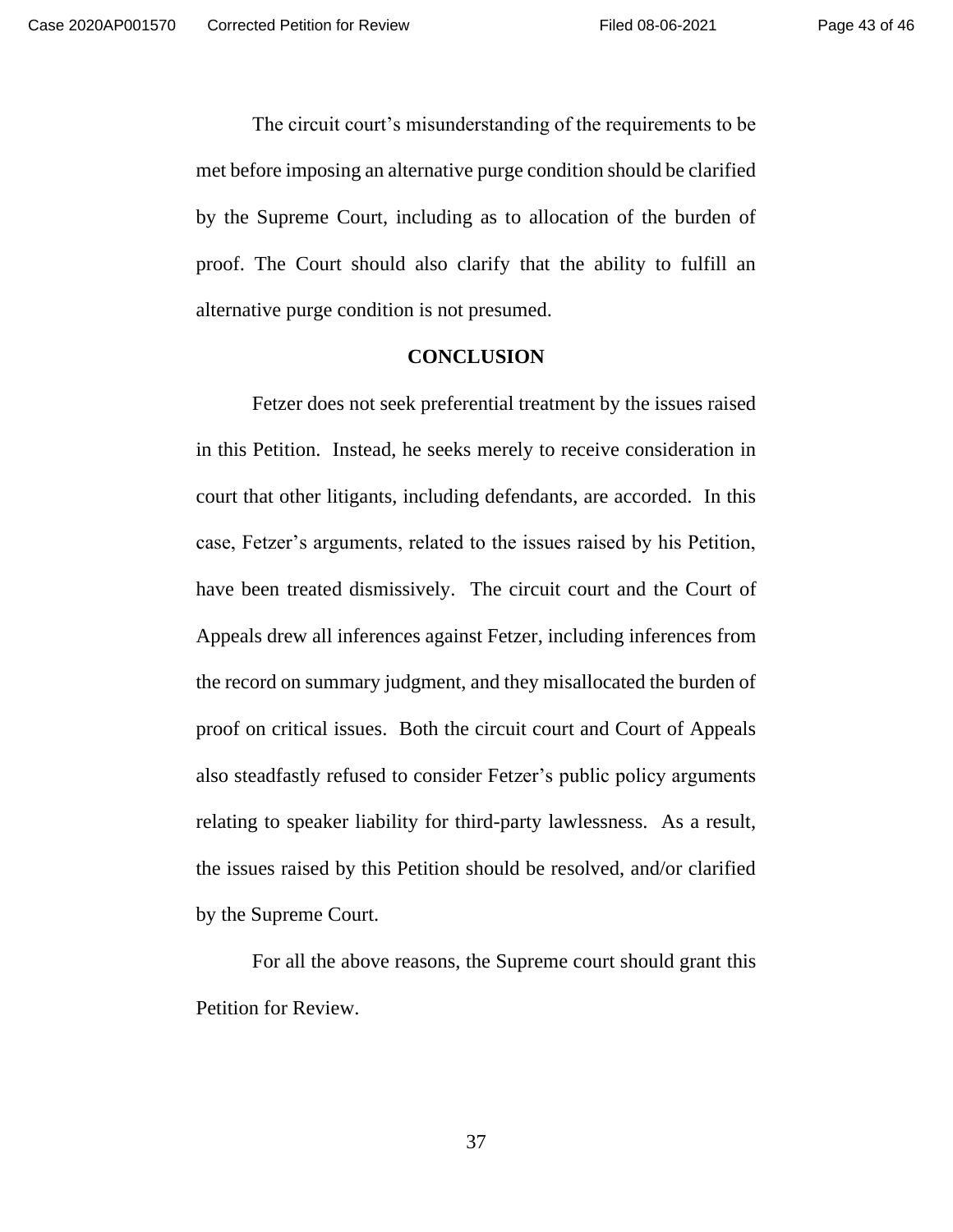### **BOARDMAN & CLARK LLP**

TEM æ.

1012552 Richard L. Bolton, SBN: rbolton@boardmanclark.com 1 S. Pinckney St., Ste. 410 Madison, WI 53701-0927  $(608)$  257-9521

 $\mathcal{Z}_\infty$ 

William Sumner Scott Pro Hac Vice 2000002192 NJ Bar ID 09111974 8 Lombardy Street, Ste 129 Newark, NJ 07102  $(908)$  294-5363 04wmscott@comcast.net

Attorneys for Defendant-Appellant-Petitioner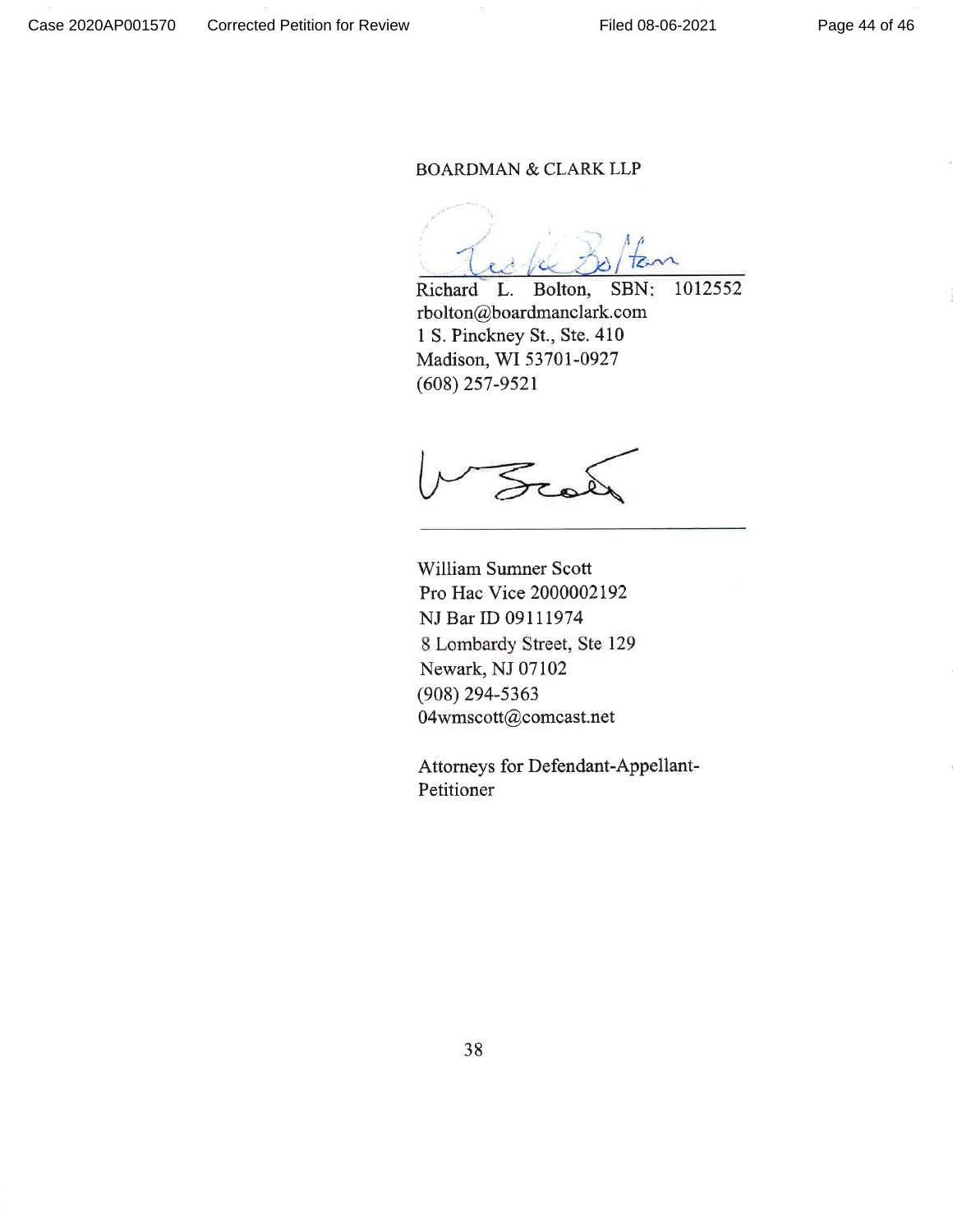### **CERTIFICATE OF SERVICE**

I certify that on May 26, 2021, a true and correct copy of the Corrected Petition for Review were mailed to:

**Attorney Emily Feinstein** 33 E. Main St., Suite 900 Madison, WI 53703

**Attorney Genevieve Zimmerman** 1616 Park Ave.  $-$  S. Minneapolis, MN 55404

Attorney Jake Zimmerman 1043 Grand Ave., #255 St. Paul, MN 55105

Richard L. Bolton, SBN 1001252

### FORM & LENGTH CERTIFICATION

I hereby certify that this Corrected Petition for Review conforms to the rules contained in Wis. Stat. §§809.62(4) and 809.19(8)(b) and (d), for a Petition produced with a proportional serif font. The length of this Petition is 7,994 words.

tribe

Richard L. Bolton, SBN 1001252